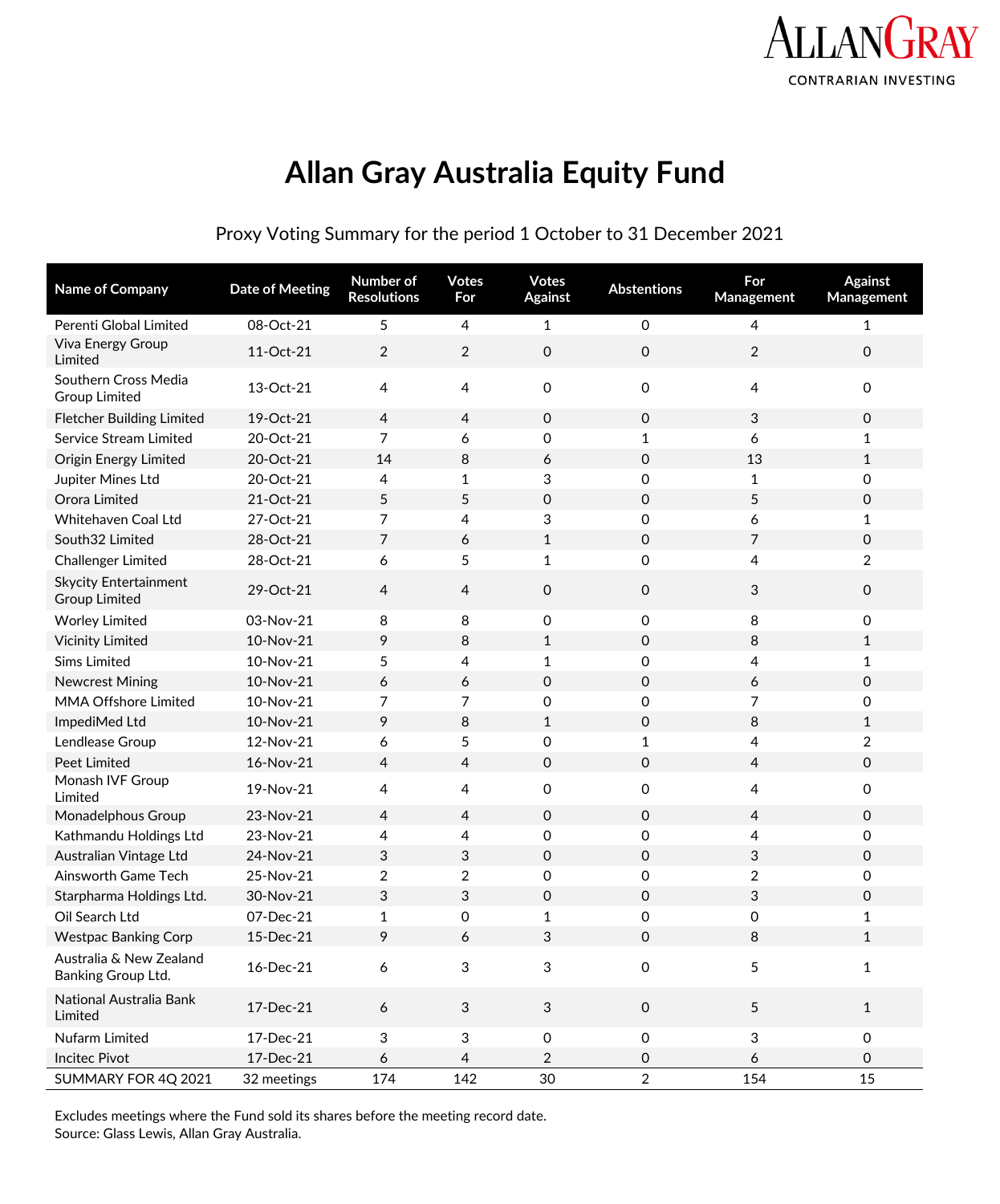|                | <b>PERENTI GLOBAL LIMITED</b> |                      |           | Annual |
|----------------|-------------------------------|----------------------|-----------|--------|
| <b>ISIN</b>    | AU0000061897                  | <b>Meeting Date</b>  | 08-Oct-21 |        |
| <b>Ticker</b>  |                               | <b>Deadline Date</b> | 01-Oct-21 |        |
| <b>Country</b> | Australia                     | <b>Record Date</b>   | 06-Oct-21 |        |

| Proposal<br><b>Number</b> | <b>Proposal</b>                                | <b>Proponent</b> | <b>Mgmt Rec</b> | <b>GL Rec</b> | <b>Vote</b> | <b>For/Against</b><br><b>Mgmt</b> |
|---------------------------|------------------------------------------------|------------------|-----------------|---------------|-------------|-----------------------------------|
|                           | <b>Remuneration Report</b>                     | Management       | For             | For           | Against     | Against                           |
| 2                         | Re-elect Mark A. Hine                          | Management       | For             | For           | For         | For                               |
| 3                         | Re-elect Robert J. Cole                        | Management       | For             | For           | For         | For                               |
| 4                         | Elect Timothy J. E. Longstaff                  | Management       | For             | For           | For         | For                               |
| 5                         | Equity Grant (MD/CEO Mark Nowell - STI Rights) | Management       | For             | For           | For         | For                               |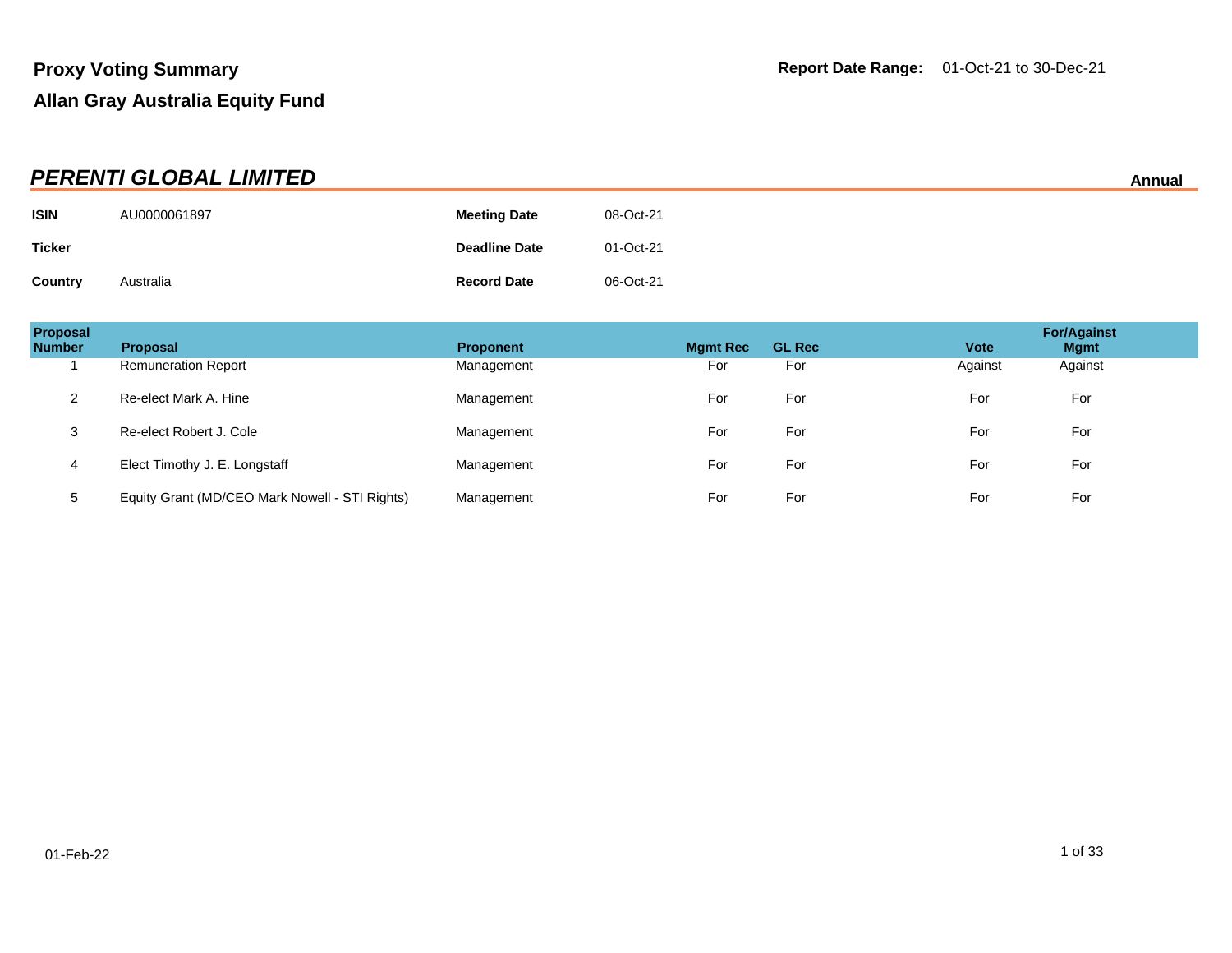|               | <b>VIVA ENERGY GROUP LIMITED</b> |                      |           | Ordinary |
|---------------|----------------------------------|----------------------|-----------|----------|
| <b>ISIN</b>   | AU0000016875                     | <b>Meeting Date</b>  | 11-Oct-21 |          |
| <b>Ticker</b> |                                  | <b>Deadline Date</b> | 06-Oct-21 |          |
| Country       | Australia                        | <b>Record Date</b>   | 08-Oct-21 |          |

| <b>Proposal</b><br><b>Number</b> | <b>Proposal</b>                   | <b>Proponent</b> | <b>Mamt Rec</b> | <b>GL Rec</b> | <b>Vote</b> | <b>For/Against</b><br><b>Mgmt</b> |
|----------------------------------|-----------------------------------|------------------|-----------------|---------------|-------------|-----------------------------------|
|                                  | Authority to Reduce Share Capital | Management       | For             | For           | For         | For                               |
| _                                | Approve Share Consolidation       | Management       | For             | For           | For         | For                               |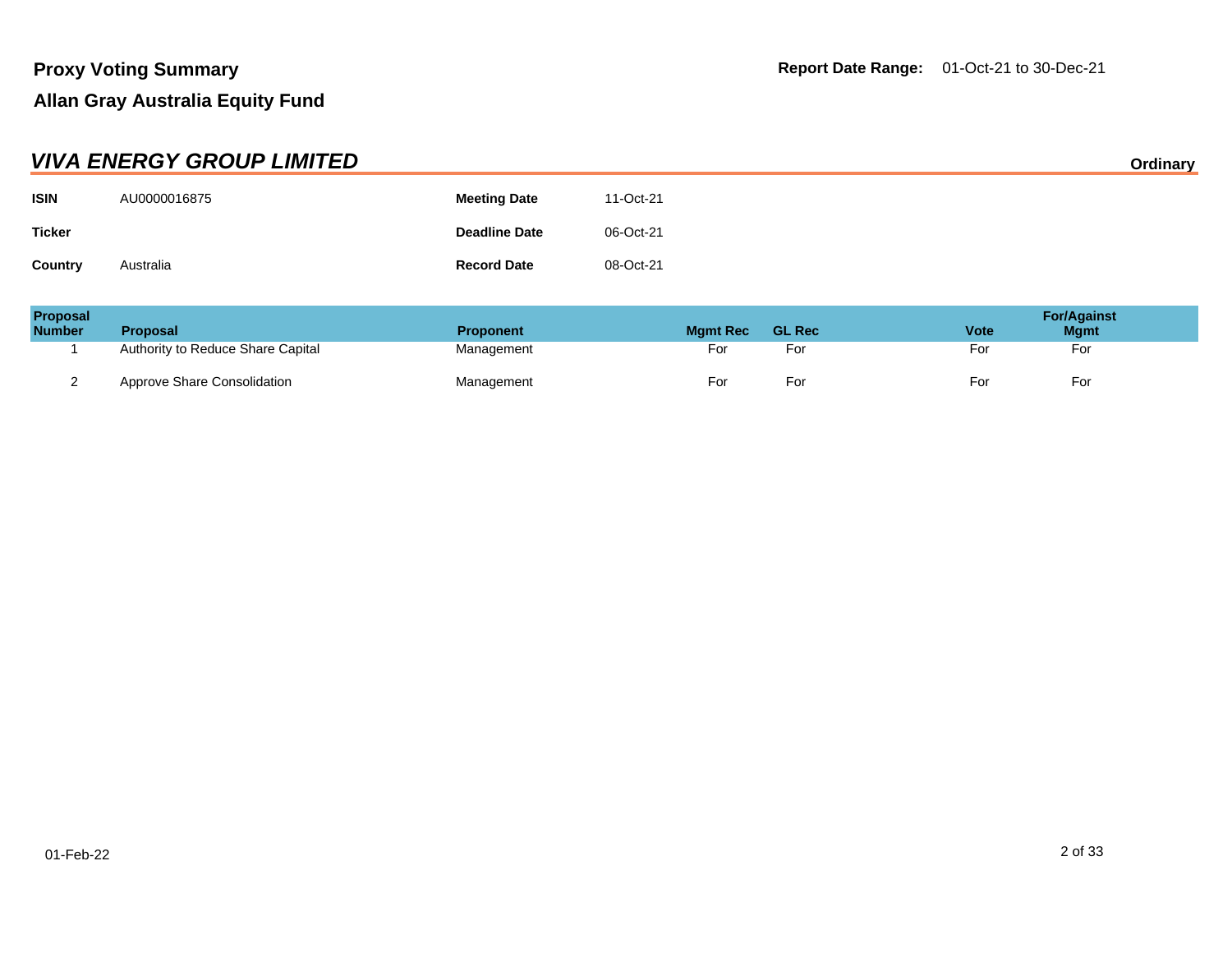|               | <b>SOUTHERN CROSS MEDIA GROUP LIMITED</b><br>Annual |                      |           |  |  |  |
|---------------|-----------------------------------------------------|----------------------|-----------|--|--|--|
| <b>ISIN</b>   | AU000000SXL4                                        | <b>Meeting Date</b>  | 13-Oct-21 |  |  |  |
| <b>Ticker</b> |                                                     | <b>Deadline Date</b> | 06-Oct-21 |  |  |  |
| Country       | Australia                                           | <b>Record Date</b>   | 11-Oct-21 |  |  |  |

| <b>Proposal</b><br><b>Number</b> | <b>Proposal</b>                      | <b>Proponent</b> | <b>Mgmt Rec</b> | <b>GL Rec</b> | <b>Vote</b> | <b>For/Against</b><br><b>Mgmt</b> |
|----------------------------------|--------------------------------------|------------------|-----------------|---------------|-------------|-----------------------------------|
| 2.A                              | Re-elect Glen F. Boreham             | Management       | For             | For           | For         | For                               |
| 2.B                              | Re-elect Melanie V.R. Willis         | Management       | For             | For           | For         | For                               |
| 3                                | <b>Remuneration Report</b>           | Management       | For             | For           | For         | For                               |
| 4                                | Equity Grant (MD/CEO Grant Blackley) | Management       | For             | For           | For         | For                               |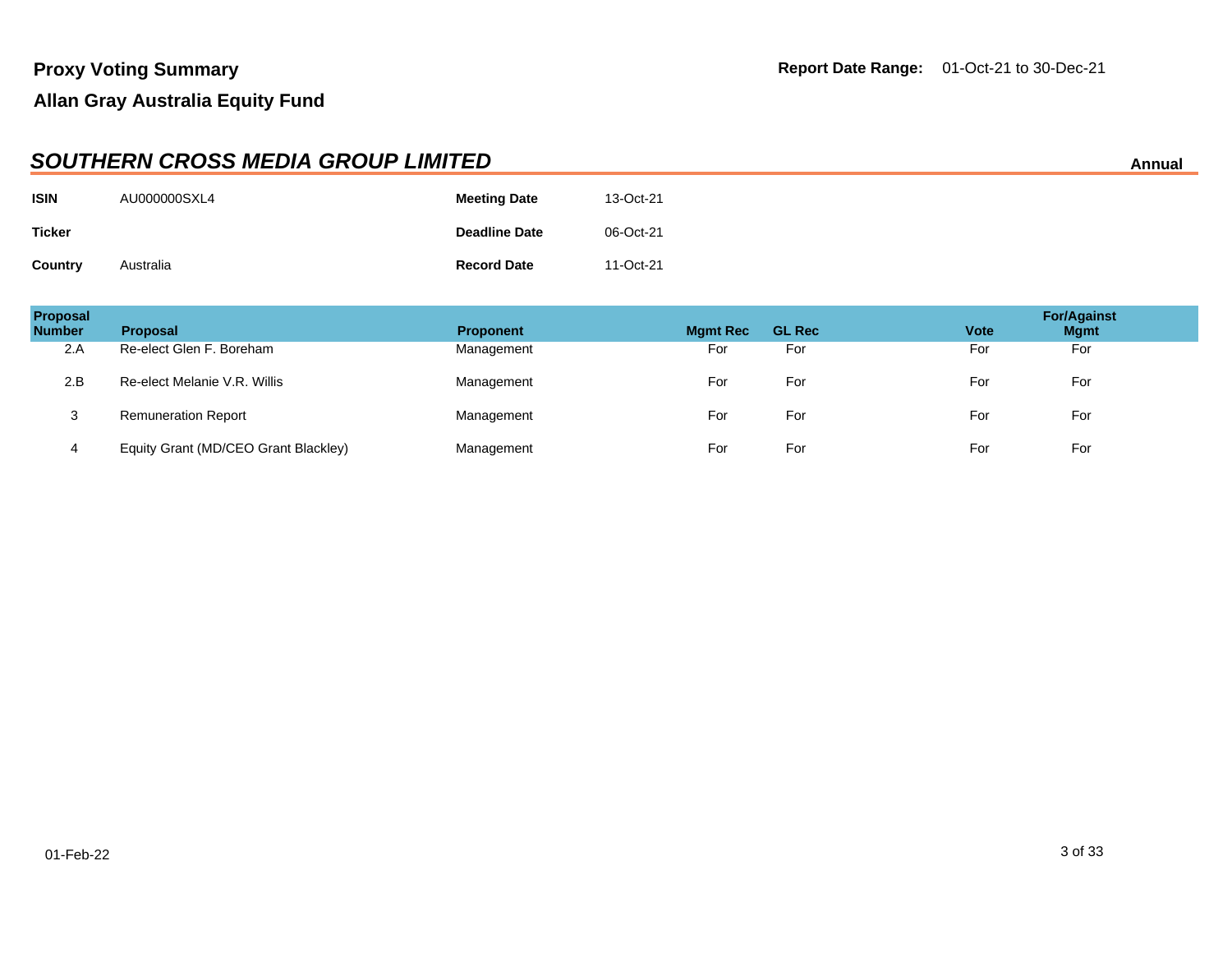|               | <b>FLETCHER BUILDING LIMITED</b> |                      |           | Annual |
|---------------|----------------------------------|----------------------|-----------|--------|
| <b>ISIN</b>   | NZFBUE0001S0                     | <b>Meeting Date</b>  | 19-Oct-21 |        |
| <b>Ticker</b> |                                  | <b>Deadline Date</b> | 13-Oct-21 |        |
| Country       | New Zealand                      | <b>Record Date</b>   | 15-Oct-21 |        |

| Proposal<br><b>Number</b> | <b>Proposal</b>                 | <b>Proponent</b> | <b>Mgmt Rec</b> | <b>GL Rec</b> | <b>Vote</b> | <b>For/Against</b><br><b>Mgmt</b> |
|---------------------------|---------------------------------|------------------|-----------------|---------------|-------------|-----------------------------------|
|                           | Re-elect Rob McDonald           | Management       | For             | For           | For         | For                               |
|                           | Re-elect Doug McKay             | Management       | For             | For           | For         | For                               |
| 3                         | Re-elect Cathy Quinn            | Management       | For             | For           | For         | For                               |
| 4                         | Authority to Set Auditor's Fees | Management       |                 | For           | For         | N/A                               |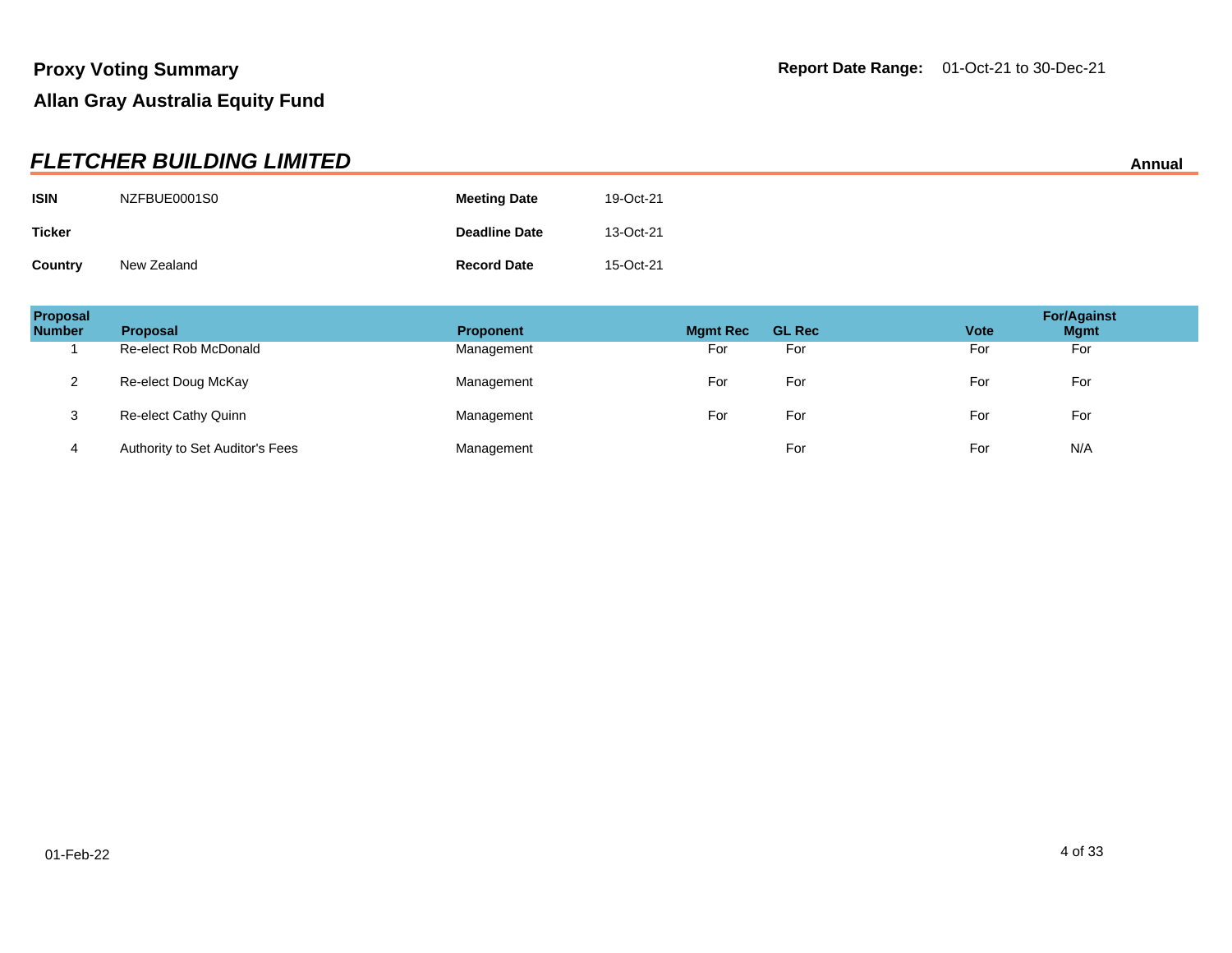|               | <b>SERVICE STREAM LIMITED</b> |                      |           | Annual |
|---------------|-------------------------------|----------------------|-----------|--------|
| <b>ISIN</b>   | AU000000SSM2                  | <b>Meeting Date</b>  | 20-Oct-21 |        |
| <b>Ticker</b> |                               | <b>Deadline Date</b> | 13-Oct-21 |        |
| Country       | Australia                     | <b>Record Date</b>   | 18-Oct-21 |        |

| Proposal<br><b>Number</b> | <b>Proposal</b>                       | <b>Proponent</b> | <b>Mamt Rec</b> | <b>GL Rec</b> | <b>For/Against</b><br><b>Vote</b><br><b>Mgmt</b> |  |
|---------------------------|---------------------------------------|------------------|-----------------|---------------|--------------------------------------------------|--|
|                           | <b>Remuneration Report</b>            | Management       | For             | For           | Abstain<br>Against                               |  |
| 2                         | Re-elect Brett Gallagher              | Management       | For             | For           | For<br>For                                       |  |
| 3                         | Re-elect Deborah R. Page              | Management       | For             | For           | For<br>For                                       |  |
| 4                         | Elect Elizabeth Ward                  | Management       | For             | For           | For<br>For                                       |  |
| 5                         | Equity Grant (MD/CEO Leigh Mackender) | Management       | For             | For           | For<br>For                                       |  |
| 6                         | <b>Ratify Placement of Securities</b> | Management       | For             | For           | For<br>For                                       |  |
|                           | Approve Financial Assistance          | Management       | For             | For           | For<br>For                                       |  |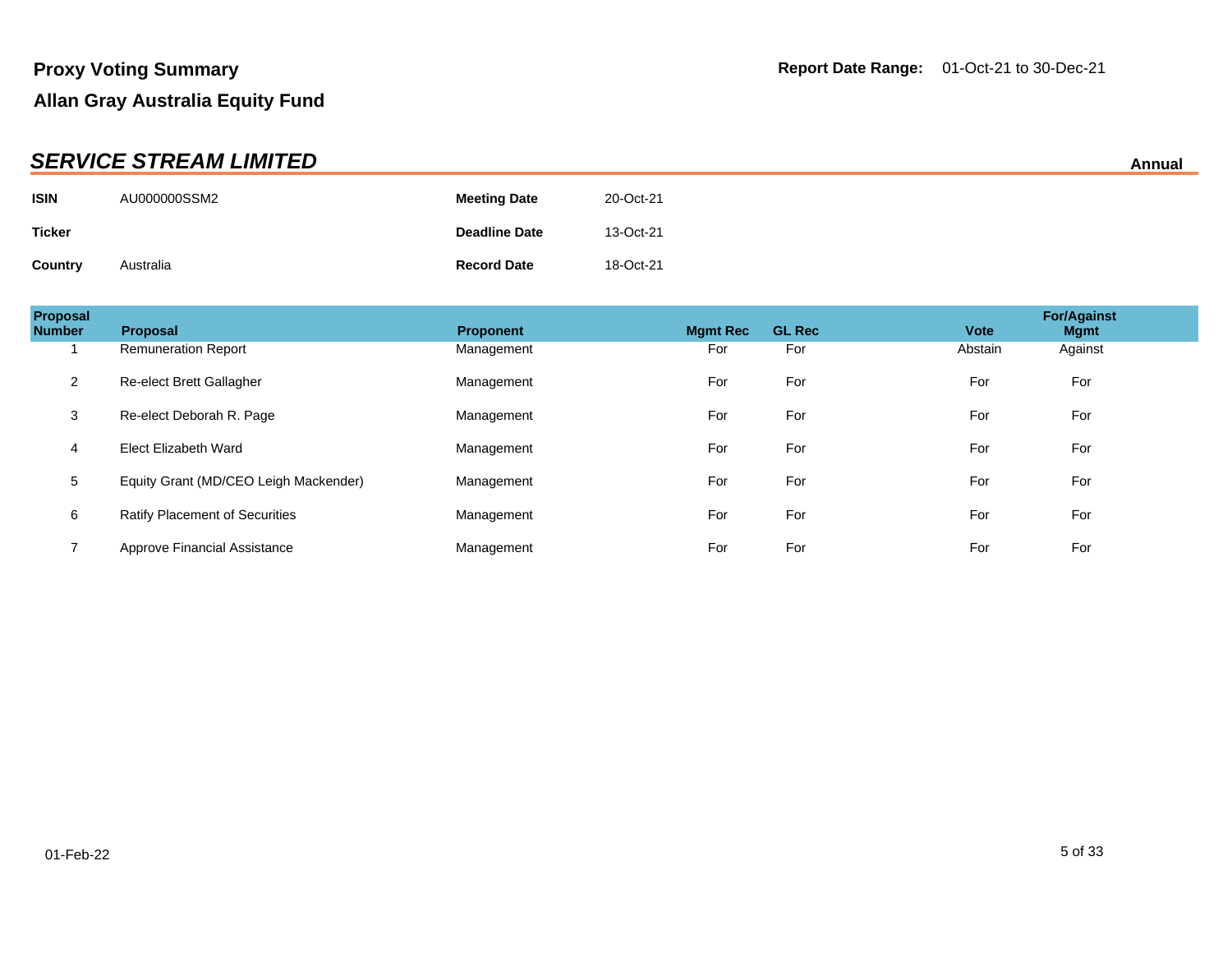| <b>ORIGIN ENERGY LIMITED</b> |              |                      |           |  |  |
|------------------------------|--------------|----------------------|-----------|--|--|
| <b>ISIN</b>                  | AU000000ORG5 | <b>Meeting Date</b>  | 20-Oct-21 |  |  |
| Ticker                       |              | <b>Deadline Date</b> | 13-Oct-21 |  |  |
| <b>Country</b>               | Australia    | <b>Record Date</b>   | 18-Oct-21 |  |  |

| Proposal<br><b>Number</b> | <b>Proposal</b>                                                                             | <b>Proponent</b> | <b>Mgmt Rec</b> | <b>GL Rec</b> | <b>Vote</b> | <b>For/Against</b><br><b>Mgmt</b> |
|---------------------------|---------------------------------------------------------------------------------------------|------------------|-----------------|---------------|-------------|-----------------------------------|
| 2                         | Elect Ilana R. Atlas                                                                        | Management       | For             | For           | For         | For                               |
| 3                         | Elect Michael J. McCormack                                                                  | Management       | For             | For           | For         | For                               |
| 4                         | Elect Joan Withers                                                                          | Management       | For             | For           | For         | For                               |
| 5                         | Re-elect Scott R. Perkins                                                                   | Management       | For             | For           | For         | For                               |
| 6                         | Re-elect Steven A. Sargent                                                                  | Management       | For             | For           | For         | For                               |
| $\overline{7}$            | <b>Remuneration Report</b>                                                                  | Management       | For             | For           | For         | For                               |
| 8                         | Equity Grant to MD/CEO Frank Calabria                                                       | Management       | For             | For           | For         | For                               |
| 9                         | <b>Renewal of Termination Benefits</b>                                                      | Management       | Abstain         | For           | For         | Against                           |
| 10.A                      | Shareholder Proposal Regarding Facilitating Nonbinding Shareholder<br>Proposals             |                  | Against         | Against       | Against     | For                               |
| 10.B                      | Shareholder Proposal Regarding Water Quality and<br><b>Traditional Ownership</b>            | Shareholder      | Against         | Against       | Against     | For                               |
| 10.C                      | Shareholder Proposal Regarding Cultural Heritage<br>Protection                              | Shareholder      | Against         | Against       | Against     | For                               |
| 10.D                      | Shareholder Proposal Regarding Engagement with<br><b>Traditional Owners</b>                 | Shareholder      | Against         | Against       | Against     | For                               |
| 10.E                      | Shareholder Proposal Regarding Lobbying Activity<br>Alignment with the Paris Agreement      | Shareholder      | Against         | Against       | Against     | For                               |
| 10.F                      | Shareholder Proposal Regarding Alignment of Capital<br>Expenditure with the Paris Agreement | Shareholder      | Against         | Against       | Against     | For                               |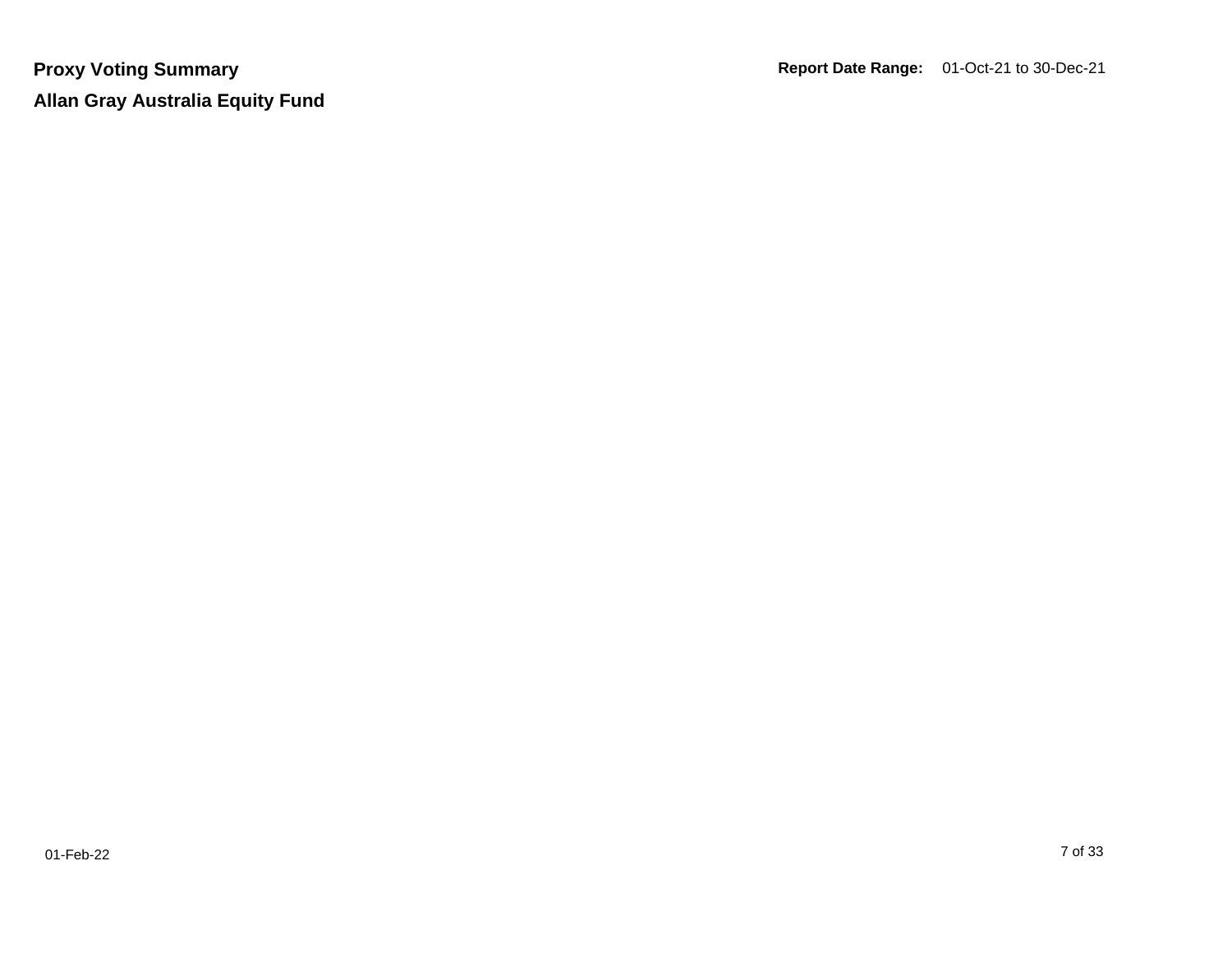| <b>JUPITER MINES LTD</b> |              |                      |           | Ordinary |
|--------------------------|--------------|----------------------|-----------|----------|
| <b>ISIN</b>              | AU0000005159 | <b>Meeting Date</b>  | 20-Oct-21 |          |
| <b>Ticker</b>            |              | <b>Deadline Date</b> | 13-Oct-21 |          |
| Country                  | Australia    | <b>Record Date</b>   | 18-Oct-21 |          |

| <b>Proposal</b><br><b>Number</b> | <b>Proposal</b>                                                            | <b>Proponent</b> | <b>Mgmt Rec</b> | <b>GL Rec</b> | <b>Vote</b> | <b>For/Against</b><br><b>Mgmt</b> |
|----------------------------------|----------------------------------------------------------------------------|------------------|-----------------|---------------|-------------|-----------------------------------|
|                                  | R-elect Brian P. Gilbertson                                                | Management       |                 | Against       | Against     | N/A                               |
| っ                                | Re-elect HEO Yeongjin                                                      | Management       | For             | For           | For         | For                               |
| 3                                | Re-elect Hans-Jürgen Mende                                                 | Management       |                 | For           | Against     | N/A                               |
| 4                                | Shareholder Proposal Regarding Removal of Priyank<br>Thapliyal as Director | Shareholder      |                 | For           | Against     | N/A                               |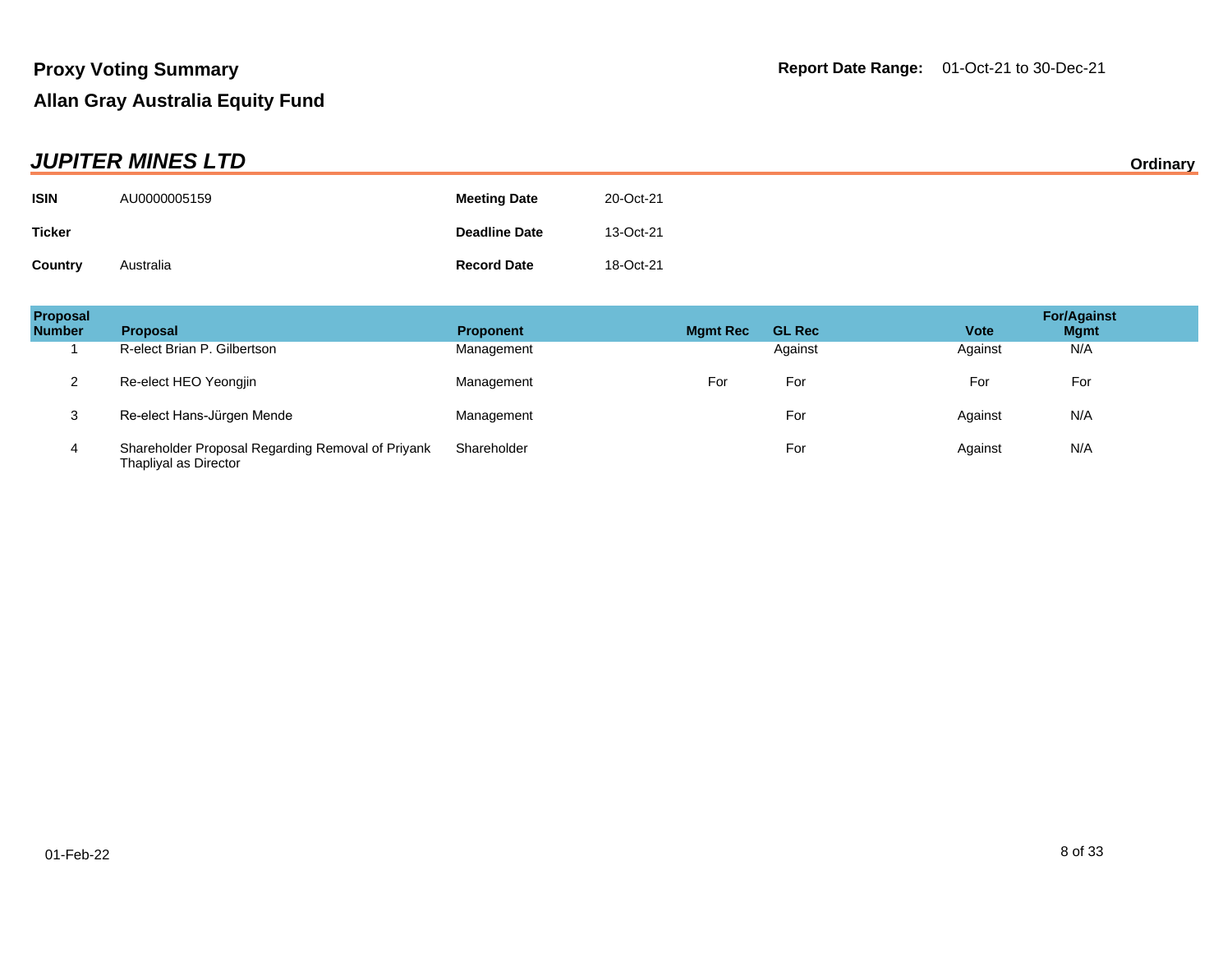| <b>ORORA LIMITED</b> |              |                      |           |  |
|----------------------|--------------|----------------------|-----------|--|
| <b>ISIN</b>          | AU000000ORA8 | <b>Meeting Date</b>  | 21-Oct-21 |  |
| Ticker               |              | <b>Deadline Date</b> | 14-Oct-21 |  |
| <b>Country</b>       | Australia    | <b>Record Date</b>   | 19-Oct-21 |  |

| Proposal<br><b>Number</b> | <b>Proposal</b>                        | <b>Proponent</b> | <b>Mgmt Rec</b> | <b>GL Rec</b> | <b>Vote</b> | <b>For/Against</b><br><b>Mgmt</b> |
|---------------------------|----------------------------------------|------------------|-----------------|---------------|-------------|-----------------------------------|
| 2.A                       | Re-elect Jeremy Sutcliffe              | Management       | For             | For           | For         | For                               |
| 2.B                       | <b>Re-elect Sam Lewis</b>              | Management       | For             | For           | For         | For                               |
| 3.A                       | Equity Grant (MD/CEO Brian Lowe - STI) | Management       | For             | For           | For         | For                               |
| 3.B                       | Equity Grant (MD/CEO Brian Lowe - LTI) | Management       | For             | For           | For         | For                               |
| 4                         | <b>REMUNERATION REPORT</b>             | Management       | For             | For           | For         | For                               |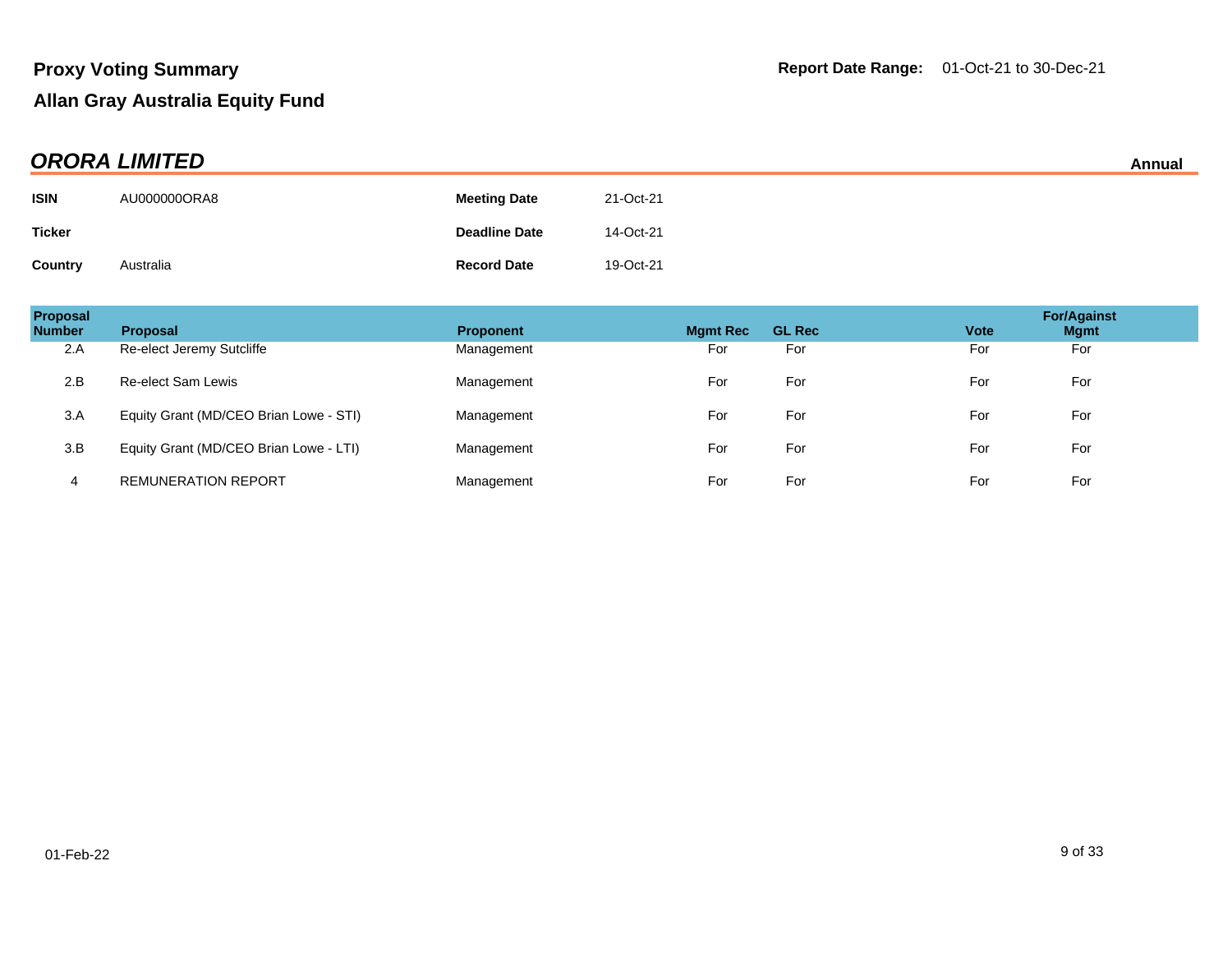| <b>WHITEHAVEN COAL LTD</b><br>Annual |              |                      |           |  |
|--------------------------------------|--------------|----------------------|-----------|--|
| <b>ISIN</b>                          | AU000000WHC8 | <b>Meeting Date</b>  | 27-Oct-21 |  |
| <b>Ticker</b>                        |              | <b>Deadline Date</b> | 20-Oct-21 |  |
| Country                              | Australia    | <b>Record Date</b>   | 25-Oct-21 |  |

| Proposal<br><b>Number</b> | <b>Proposal</b>                                                                             | <b>Proponent</b> | <b>Mgmt Rec</b> | <b>GL Rec</b> | <b>Vote</b> | <b>For/Against</b><br><b>Mgmt</b> |
|---------------------------|---------------------------------------------------------------------------------------------|------------------|-----------------|---------------|-------------|-----------------------------------|
|                           | <b>REMUNERATION REPORT</b>                                                                  | Management       | For             | For           | Against     | Against                           |
| 2                         | Equity Grant (MD/CEO Paul Flynn)                                                            | Management       | For             | For           | For         | For                               |
| 3                         | Re-elect Fiona Robertson                                                                    | Management       | For             | For           | For         | For                               |
| 4                         | Re-elect Lindsay Ward                                                                       | Management       | For             | For           | For         | For                               |
| 5                         | <b>Renew Partial Takeover Provisions</b>                                                    | Management       | For             | For           | For         | For                               |
| 6                         | Shareholder Proposal Regarding Facilitating Nonbinding Shareholder<br>Proposals             |                  | Against         | Against       | Against     | For                               |
| ⇁                         | Shareholder Proposal Regarding Alignment of Capital<br>Expenditure with the Paris Agreement | Shareholder      | Against         | Against       | Against     | For                               |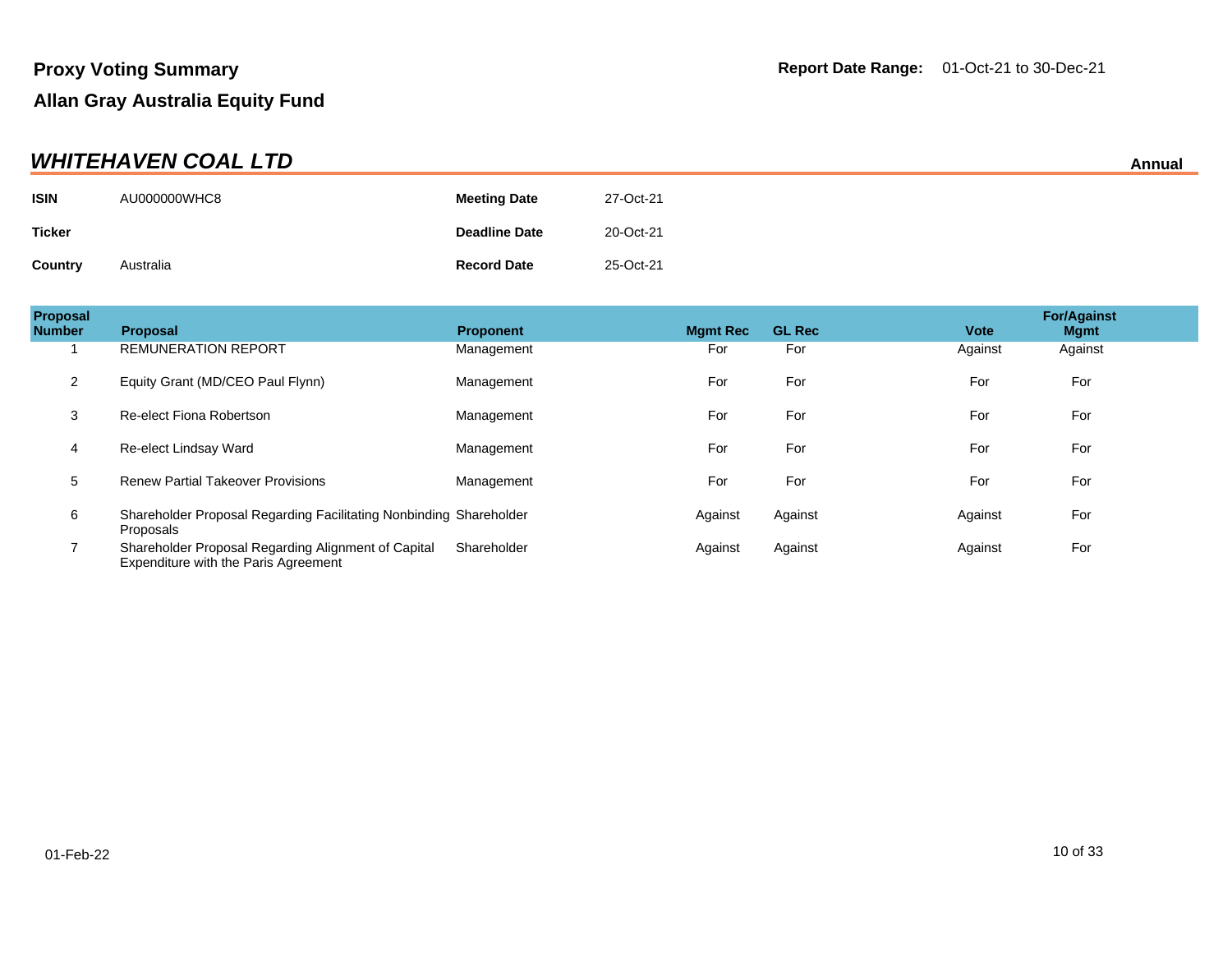| <b>CHALLENGER LIMITED</b> |              |                      |           |  |
|---------------------------|--------------|----------------------|-----------|--|
| <b>ISIN</b>               | AU000000CGF5 | <b>Meeting Date</b>  | 28-Oct-21 |  |
| Ticker                    |              | <b>Deadline Date</b> | 21-Oct-21 |  |
| <b>Country</b>            | Australia    | <b>Record Date</b>   | 26-Oct-21 |  |

| Proposal<br><b>Number</b> | <b>Proposal</b>                | <b>Proponent</b> | <b>Mamt Rec</b> | <b>GL Rec</b> | <b>Vote</b> | <b>For/Against</b><br><b>Mgmt</b> |
|---------------------------|--------------------------------|------------------|-----------------|---------------|-------------|-----------------------------------|
| 2.A                       | <b>Re-elect Duncan West</b>    | Management       | For             | For           | For         | For                               |
| 2.B                       | <b>Re-elect Melanie Willis</b> | Management       | For             | For           | For         | For                               |
| 2.C                       | Re-elect John Green            | Management       | For             | For           | For         | For                               |
| 2.D                       | <b>Elect Heather Smith</b>     | Management       | For             | For           | For         | For                               |
| 3                         | <b>REMUNERATION REPORT</b>     | Management       | For             | For           | Against     | Against                           |
| 4                         | <b>Board Spill Resolution</b>  | Management       | Against         | Against       | For         | Against                           |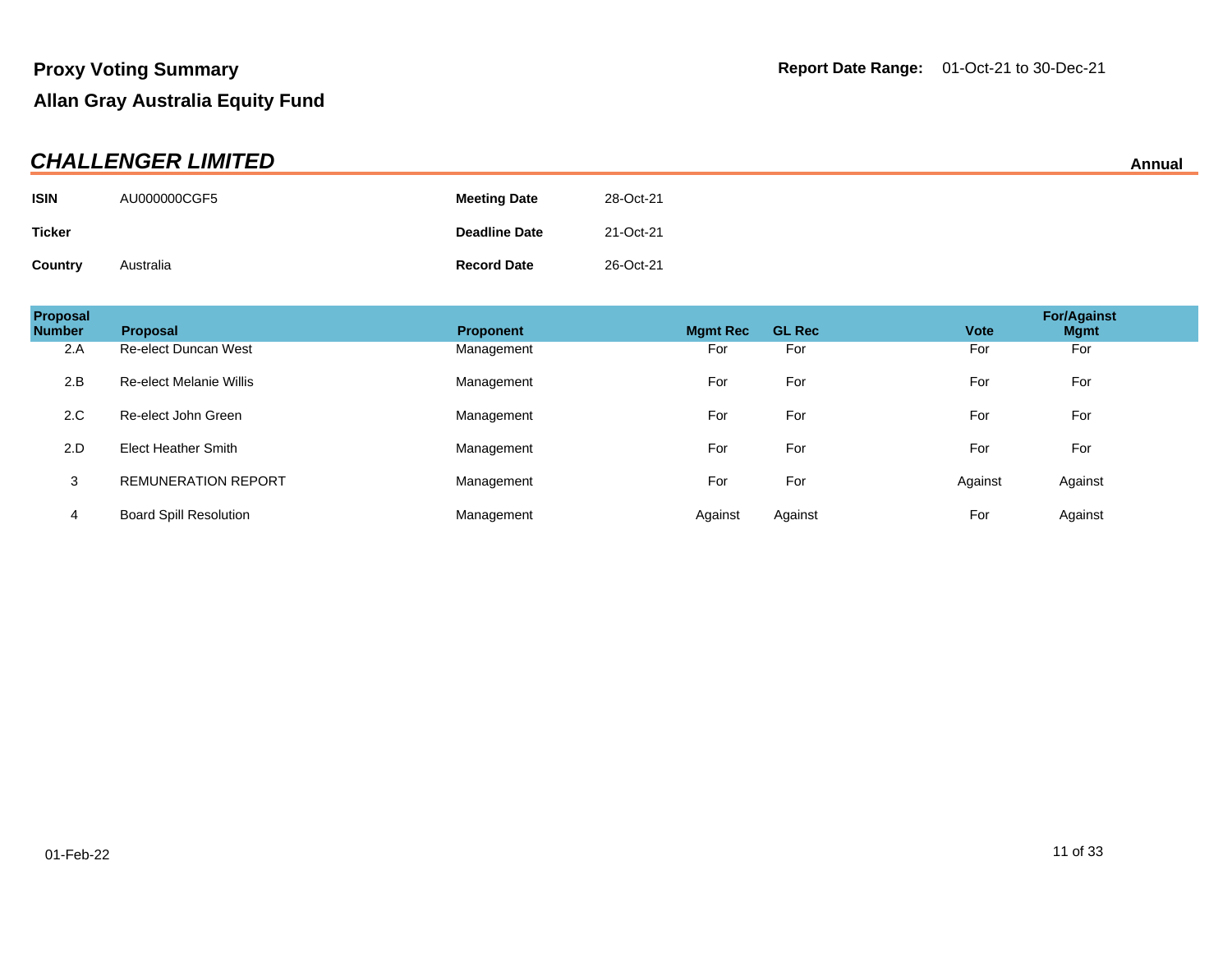|               | _ _ _ _ _ _ _ _ _ _ _ _ _ _ _ _ |                      |           | <i>r</i> uuwu |
|---------------|---------------------------------|----------------------|-----------|---------------|
| <b>ISIN</b>   | AU000000S320                    | <b>Meeting Date</b>  | 28-Oct-21 |               |
| <b>Ticker</b> |                                 | <b>Deadline Date</b> | 21-Oct-21 |               |
| Country       | Australia                       | <b>Record Date</b>   | 26-Oct-21 |               |

| Proposal<br><b>Number</b> | <b>Proposal</b>                                                                        | <b>Proponent</b> | <b>Mamt Rec</b> | <b>GL Rec</b> | <b>Vote</b> | <b>For/Against</b><br><b>Mgmt</b> |
|---------------------------|----------------------------------------------------------------------------------------|------------------|-----------------|---------------|-------------|-----------------------------------|
| 2.A                       | Re-elect Wayne G. Osborn                                                               | Management       | For             | For           | For         | For                               |
| 2.B                       | Re-elect Keith C. Rumble                                                               | Management       | For             | For           | For         | For                               |
| 3                         | <b>Remuneration Report</b>                                                             | Management       | For             | For           | For         | For                               |
| 4                         | Equity Grant (MD/CEO Graham Kerr)                                                      | Management       | For             | For           | For         | For                               |
| 5                         | <b>Approval of Termination Benefits</b>                                                | Management       | For             | For           | For         | For                               |
| 6.A                       | Shareholder Proposal Regarding Facilitating Nonbinding Shareholder<br>Proposals        |                  | Against         | Abstain       | Against     | For                               |
| 6.B                       | Shareholder Proposal Regarding Lobbying Activity<br>Alignment with the Paris Agreement | Shareholder      | For             | For           | For         | For                               |

**SOUTH32 LIMITED Annual**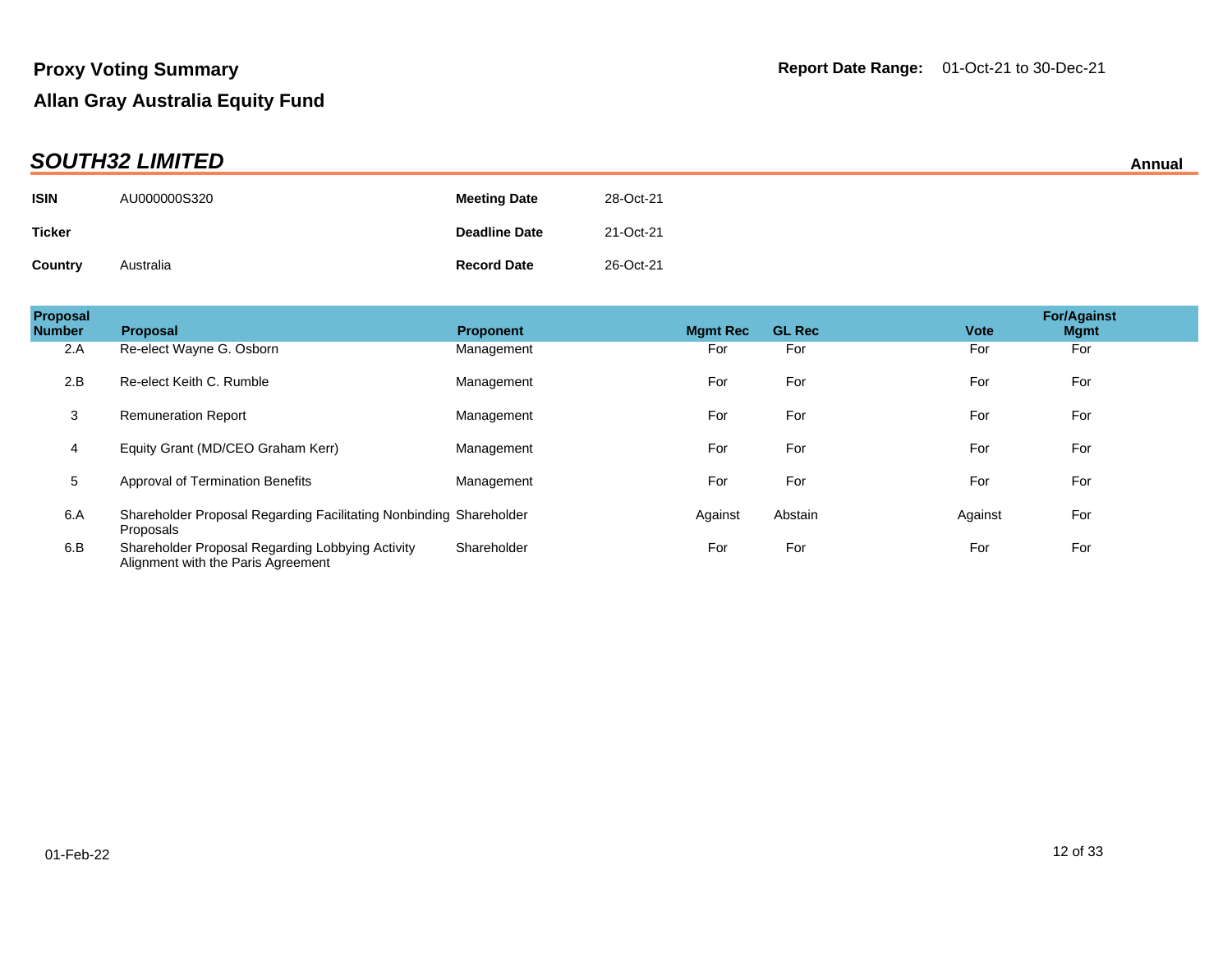|               | <b>SKYCITY ENTERTAINMENT GROUP LIMITED</b><br>Annual |                      |           |  |  |  |
|---------------|------------------------------------------------------|----------------------|-----------|--|--|--|
| <b>ISIN</b>   | NZSKCE0001S2                                         | <b>Meeting Date</b>  | 29-Oct-21 |  |  |  |
| <b>Ticker</b> |                                                      | <b>Deadline Date</b> | 22-Oct-21 |  |  |  |
| Country       | New Zealand                                          | <b>Record Date</b>   | 27-Oct-21 |  |  |  |

| Proposal<br><b>Number</b> | <b>Proposal</b>                 | <b>Proponent</b> | <b>Mgmt Rec</b> | <b>GL Rec</b> | <b>Vote</b> | <b>For/Against</b><br><b>Mgmt</b> |
|---------------------------|---------------------------------|------------------|-----------------|---------------|-------------|-----------------------------------|
|                           | Elect Silvana Schenone          | Management       | For             | For           | For         | For                               |
| ◠<br>_                    | Elect Julian Cook               | Management       | For             | For           | For         | For                               |
| <u>ົ</u><br>ত             | <b>Elect Chad Barton</b>        | Management       | For             | For           | For         | For                               |
| 4                         | Authority to Set Auditor's Fees | Management       |                 | For           | For         | N/A                               |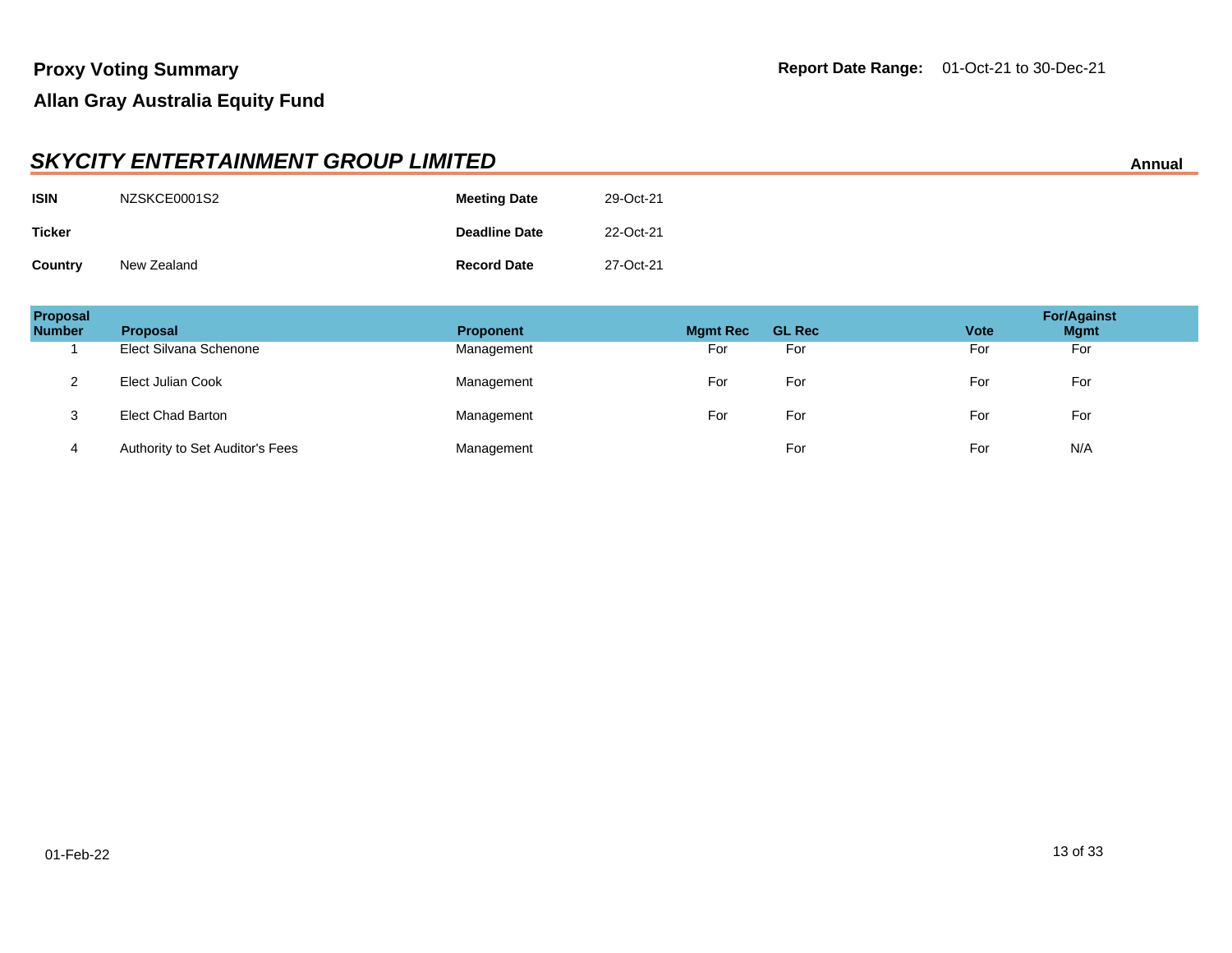| <b>WORLEY LIMITED</b> |              |                      |           |  |
|-----------------------|--------------|----------------------|-----------|--|
| <b>ISIN</b>           | AU000000WOR2 | <b>Meeting Date</b>  | 03-Nov-21 |  |
| <b>Ticker</b>         |              | <b>Deadline Date</b> | 27-Oct-21 |  |
| Country               | Australia    | <b>Record Date</b>   | 01-Nov-21 |  |

| Proposal<br><b>Number</b> | Proposal                                                  | <b>Proponent</b> | <b>Mgmt Rec</b> | <b>GL Rec</b> | <b>Vote</b> | <b>For/Against</b><br><b>Mgmt</b> |
|---------------------------|-----------------------------------------------------------|------------------|-----------------|---------------|-------------|-----------------------------------|
| 2.A                       | <b>Re-elect Andrew Liveris</b>                            | Management       | For             | For           | For         | For                               |
| 2.B                       | Re-elect Thomas (Tom) J. Gorman                           | Management       | For             | For           | For         | For                               |
| 2.C                       | Elect Emma R. Stein                                       | Management       | For             | For           | For         | For                               |
| 2.D                       | Re-elect Anne L. Templeman-Jones                          | Management       | For             | For           | For         | For                               |
| 2.E                       | Re-elect WANG Xiao Bin                                    | Management       | For             | For           | For         | For                               |
| 3                         | <b>Remuneration Report</b>                                | Management       | For             | For           | For         | For                               |
| 4                         | Equity Grant (MD/CEO Robert Christopher Ashton -<br>DEP)  | Management       | For             | For           | For         | For                               |
| 5                         | Equity Grant (MD/CEO Robert Christopher Ashton -<br>LTIP) | Management       | For             | For           | For         | For                               |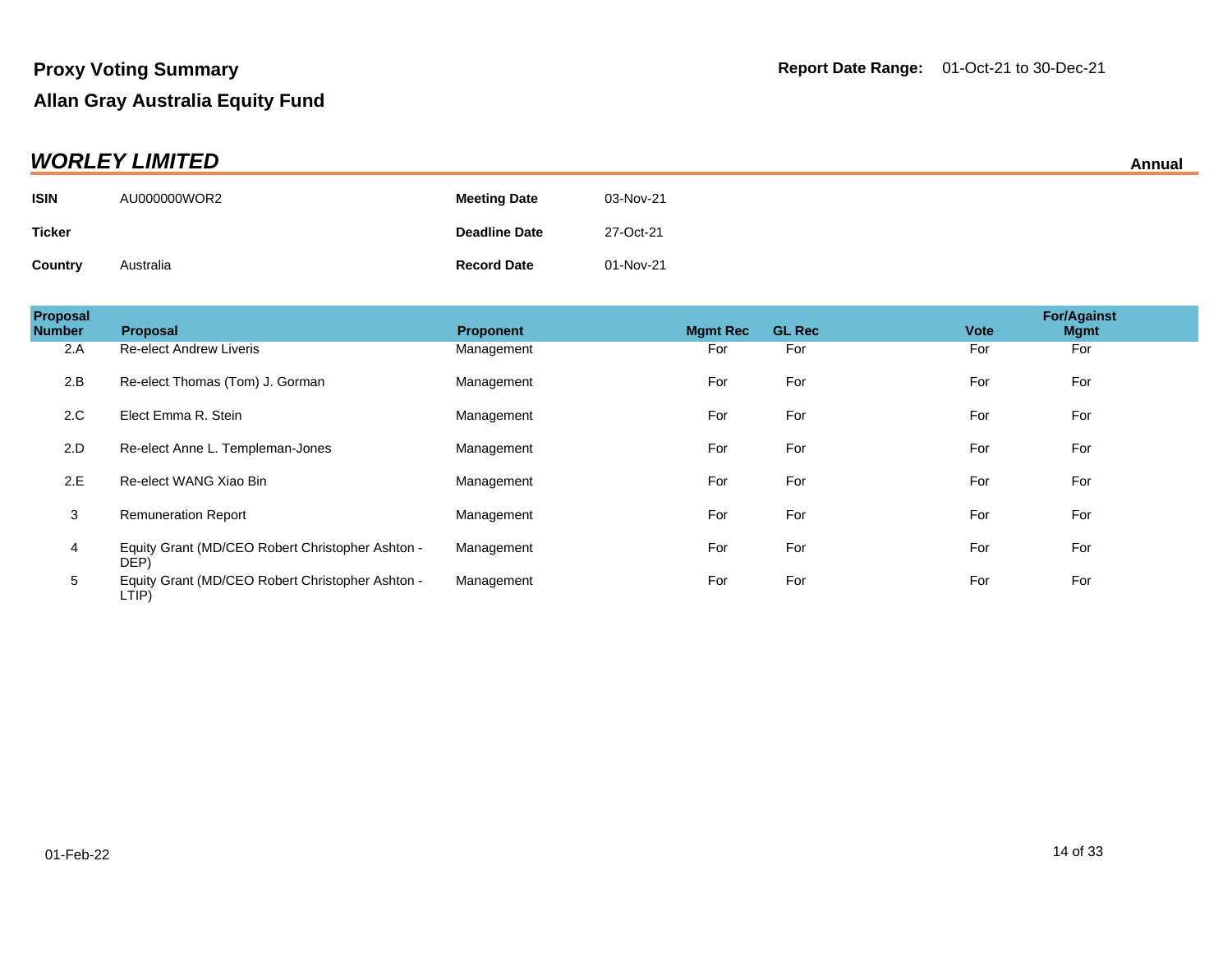| <b>IMPEDIMED LTD</b> |              |                      |           |  |
|----------------------|--------------|----------------------|-----------|--|
| <b>ISIN</b>          | AU000000IPD8 | <b>Meeting Date</b>  | 10-Nov-21 |  |
| <b>Ticker</b>        |              | <b>Deadline Date</b> | 03-Nov-21 |  |
| <b>Country</b>       | Australia    | <b>Record Date</b>   | 08-Nov-21 |  |

| Proposal<br><b>Number</b> | <b>Proposal</b>                                               | <b>Proponent</b> | <b>Mamt Rec</b> | <b>GL Rec</b> | <b>Vote</b> | <b>For/Against</b><br><b>Mgmt</b> |
|---------------------------|---------------------------------------------------------------|------------------|-----------------|---------------|-------------|-----------------------------------|
| 2                         | <b>REMUNERATION REPORT</b>                                    | Management       | For             | For           | For         | For                               |
| 3.1                       | <b>Re-elect Amit Patel</b>                                    | Management       | For             | For           | For         | For                               |
| 3.2                       | Re-elect Donald A. Williams                                   | Management       | For             | For           | For         | For                               |
| 4                         | Equity Grant (MD/CEO Richard Carreon - Performance<br>rights) | Management       | For             | For           | For         | For                               |
| 5                         | Equity Grant (MD/CEO Richard Carreon - Options)               | Management       | For             | For           | For         | For                               |
| 6                         | Approve 10% Placement Facility                                | Management       | For             | For           | Against     | Against                           |
| $\overline{7}$            | Approve Employee Incentive Plan                               | Management       | For             | For           | For         | For                               |
| 8                         | AMENDMENTS TO CONSTITUTION                                    | Management       | For             | For           | For         | For                               |
| 9                         | <b>Renew Proportional Takeover Provisions</b>                 | Management       | For             | For           | For         | For                               |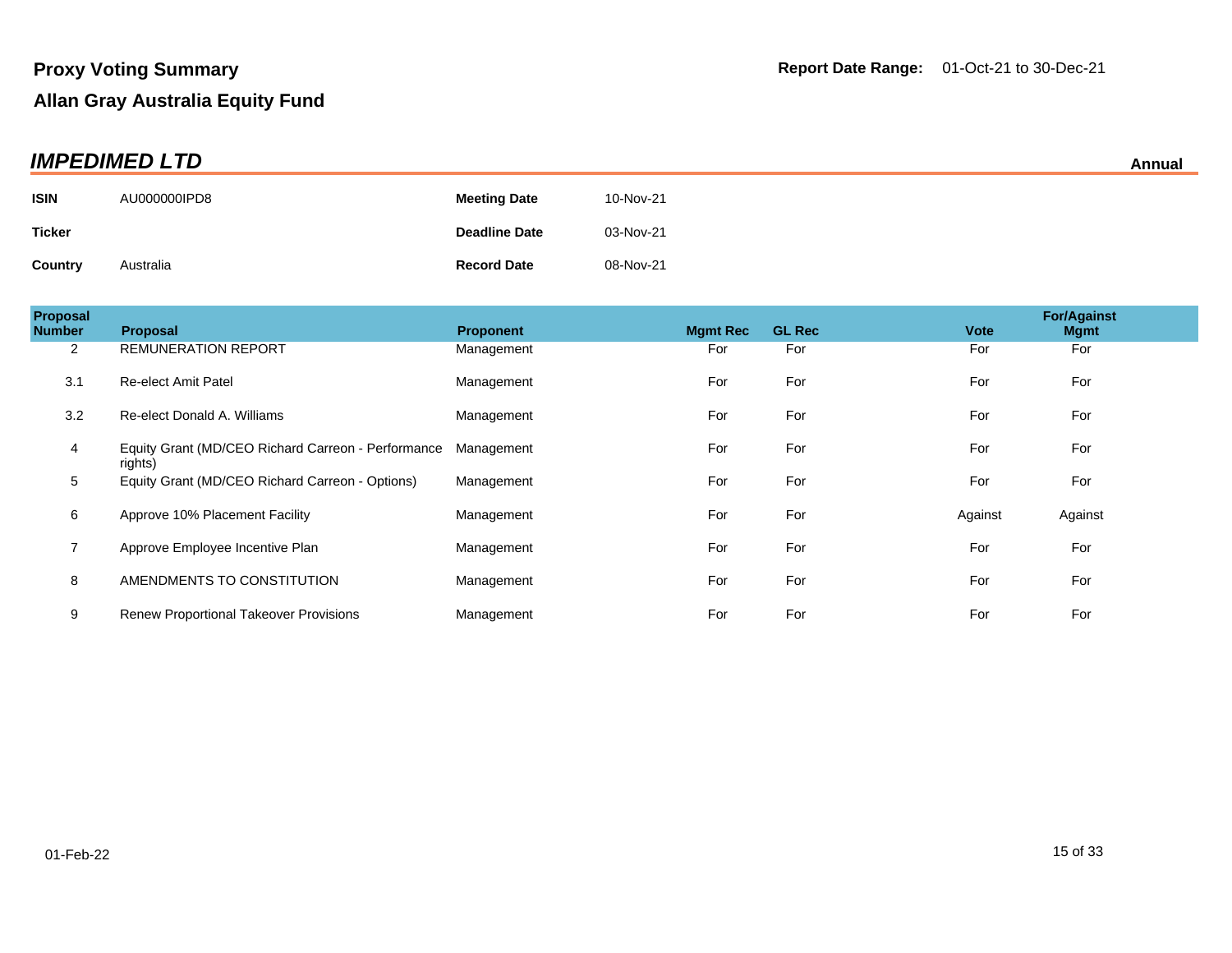| <b>SIMS LIMITED</b> |              |                      |           |  |
|---------------------|--------------|----------------------|-----------|--|
| <b>ISIN</b>         | AU000000SGM7 | <b>Meeting Date</b>  | 10-Nov-21 |  |
| <b>Ticker</b>       |              | <b>Deadline Date</b> | 03-Nov-21 |  |
| Country             | Australia    | <b>Record Date</b>   | 08-Nov-21 |  |

| <b>Proposal</b><br><b>Number</b> | <b>Proposal</b>                       | <b>Proponent</b> | <b>Mgmt Rec</b> | <b>GL Rec</b> | <b>Vote</b> | <b>For/Against</b><br><b>Mgmt</b> |
|----------------------------------|---------------------------------------|------------------|-----------------|---------------|-------------|-----------------------------------|
|                                  | Re-elect Geoffrey (Geoff) N. Brunsdon | Management       | For             | For           | For         | For                               |
| 2                                | Re-elect Georgia R. Nelson            | Management       | For             | For           | For         | For                               |
| 3                                | <b>Elect Victoria Binns</b>           | Management       | For             | For           | For         | For                               |
| 4                                | <b>REMUNERATION REPORT</b>            | Management       | For             | For           | Against     | Against                           |
| 5                                | Equity Grant (MD/CEO Alistair Field)  | Management       | For             | For           | For         | For                               |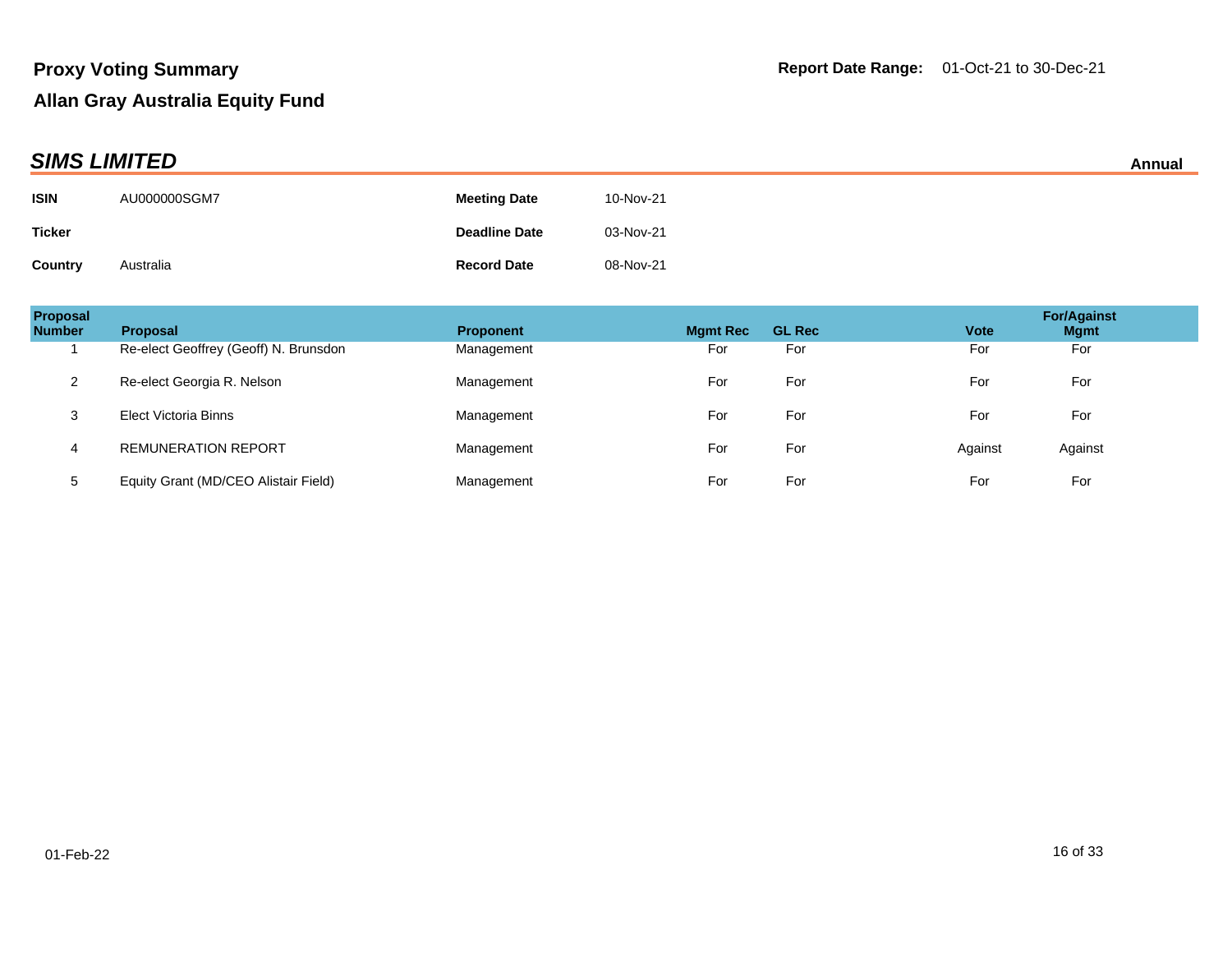| <b>NEWCREST MINING</b> |              |                      |           |  |
|------------------------|--------------|----------------------|-----------|--|
| <b>ISIN</b>            | AU000000NCM7 | <b>Meeting Date</b>  | 10-Nov-21 |  |
| <b>Ticker</b>          |              | <b>Deadline Date</b> | 03-Nov-21 |  |
| <b>Country</b>         | Australia    | <b>Record Date</b>   | 08-Nov-21 |  |

| Proposal<br><b>Number</b> | <b>Proposal</b>                      | <b>Proponent</b> | <b>Mamt Rec</b> | <b>GL Rec</b> | <b>Vote</b> | <b>For/Against</b><br><b>Mgmt</b> |
|---------------------------|--------------------------------------|------------------|-----------------|---------------|-------------|-----------------------------------|
| 2.A                       | Elect Jane F. McAloon                | Management       | For             | For           | For         | For                               |
| 2.B                       | Re-elect Peter W. Tomsett            | Management       | For             | For           | For         | For                               |
| 2.C                       | Re-elect Philip Aiken                | Management       | For             | For           | For         | For                               |
| 3                         | Equity Grant (MD/CEO Sandeep Biswas) | Management       | For             | For           | For         | For                               |
| 4                         | <b>Remuneration Report</b>           | Management       | For             | For           | For         | For                               |
| 5                         | <b>Approve Termination Payments</b>  | Management       | For             | For           | For         | For                               |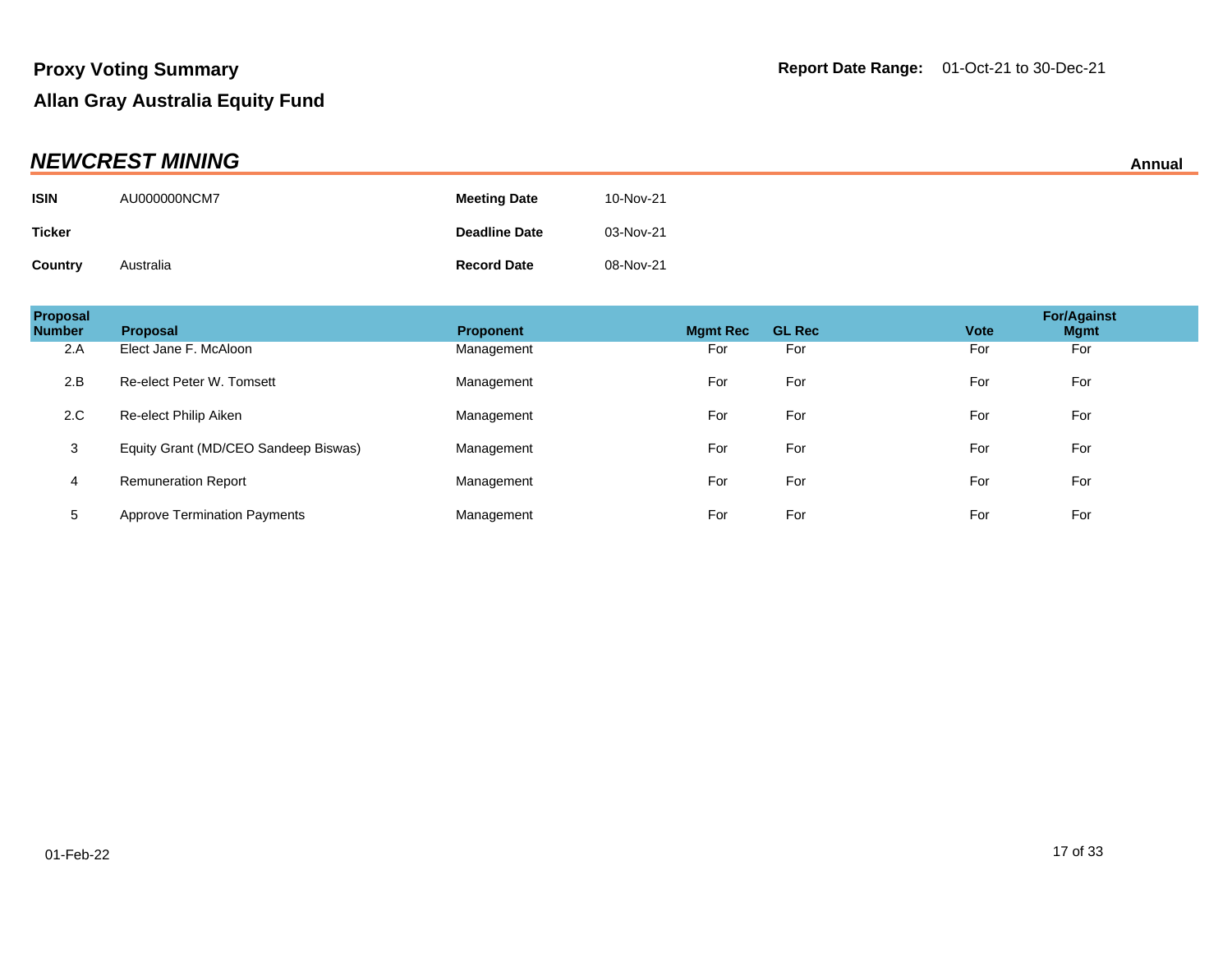| <b>VICINITY LIMITED</b> |              |                      |           |  |
|-------------------------|--------------|----------------------|-----------|--|
| <b>ISIN</b>             | AU000000VCX7 | <b>Meeting Date</b>  | 10-Nov-21 |  |
| <b>Ticker</b>           |              | <b>Deadline Date</b> | 03-Nov-21 |  |
| Country                 | Australia    | <b>Record Date</b>   | 08-Nov-21 |  |

| <b>Proposal</b><br><b>Number</b> | Proposal                           | <b>Proponent</b> | <b>Mamt Rec</b> | <b>GL Rec</b> | <b>Vote</b> | <b>For/Against</b><br><b>Mgmt</b> |
|----------------------------------|------------------------------------|------------------|-----------------|---------------|-------------|-----------------------------------|
| $\overline{2}$                   | <b>Remuneration Report</b>         | Management       | For             | For           | For         | For                               |
| 3.A                              | Re-elect Clive Appleton            | Management       | For             | For           | For         | For                               |
| 3.B                              | Re-elect Janette Kendall           | Management       | For             | For           | For         | For                               |
| 3.C                              | Re-elect Tim Hammon                | Management       | For             | For           | For         | For                               |
| 4                                | Equity Grant (MD/CEO Grant Kelley) | Management       | For             | For           | Against     | Against                           |
| 5.A                              | <b>General Amendments</b>          | Management       | For             | For           | For         | For                               |
| 5.B                              | <b>Technology Amendments</b>       | Management       | For             | For           | For         | For                               |
| 6.A                              | <b>General Amendments</b>          | Management       | For             | For           | For         | For                               |
| 6.B                              | <b>Technology Amendments</b>       | Management       | For             | For           | For         | For                               |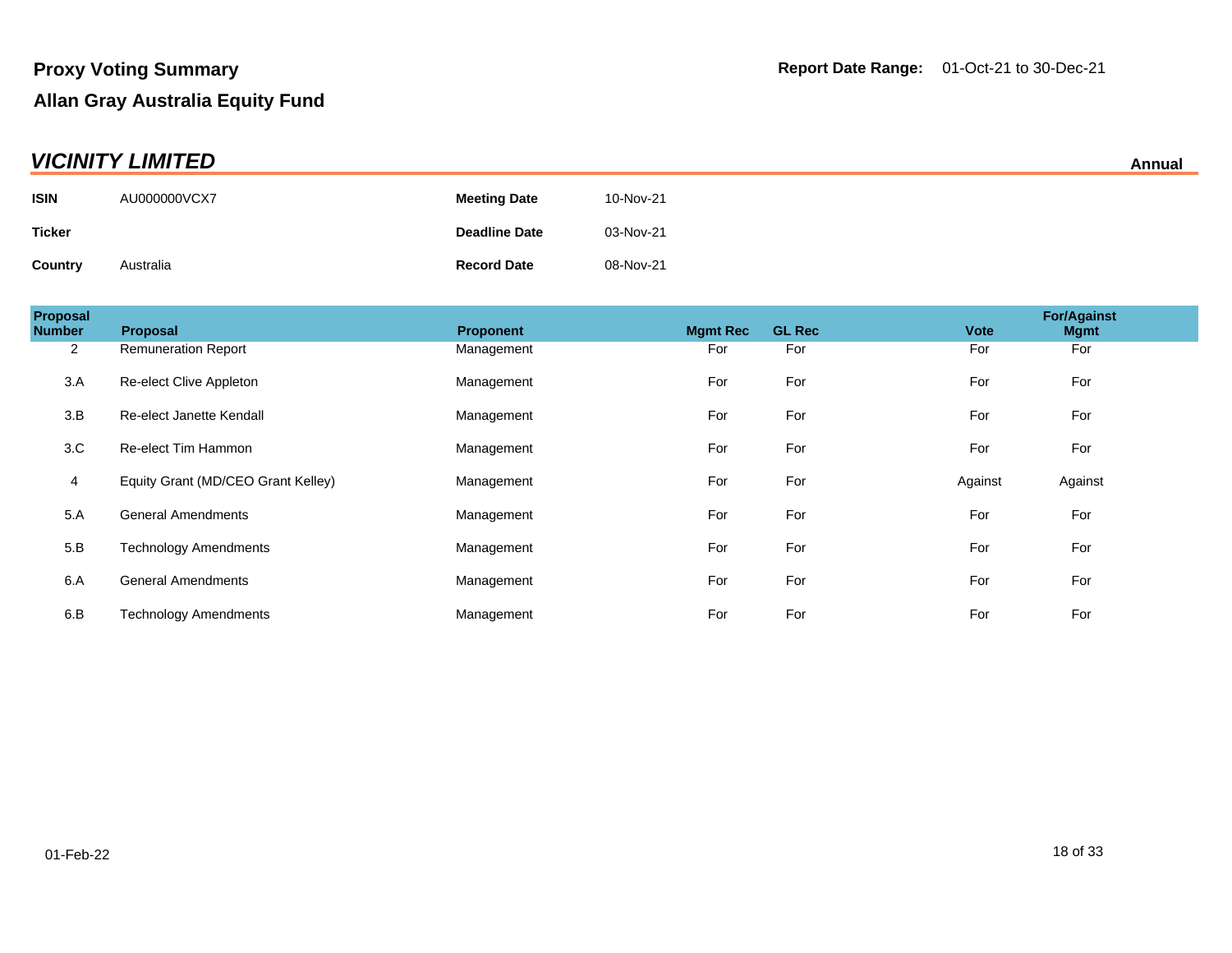| <b>MMA OFFSHORE LIMITED</b> |              |                      |           |  |
|-----------------------------|--------------|----------------------|-----------|--|
| <b>ISIN</b>                 | AU000000MRM7 | <b>Meeting Date</b>  | 10-Nov-21 |  |
| <b>Ticker</b>               |              | <b>Deadline Date</b> | 03-Nov-21 |  |
| Country                     | Australia    | <b>Record Date</b>   | 08-Nov-21 |  |

| Proposal<br><b>Number</b> | <b>Proposal</b>                               | <b>Proponent</b> | <b>Mamt Rec</b> | <b>GL Rec</b> | <b>Vote</b> | <b>For/Against</b><br><b>Mgmt</b> |  |
|---------------------------|-----------------------------------------------|------------------|-----------------|---------------|-------------|-----------------------------------|--|
|                           | <b>Remuneration Report</b>                    | Management       | For             | For           | For         | For                               |  |
| $\overline{2}$            | Re-elect HENG Chiang Gnee                     | Management       | For             | For           | For         | For                               |  |
| 3                         | Elect Susan Murphy                            | Management       | For             | For           | For         | For                               |  |
| 4                         | Elect Sally Langer                            | Management       | For             | For           | For         | For                               |  |
| 5                         | Approve Performance Rights Plan - 2021        | Management       | For             | For           | For         | For                               |  |
| 6                         | Equity Grant (MD/CEO David Ross - LTI Grants) | Management       | For             | For           | For         | For                               |  |
|                           | Equity Grant (MD/CEO David Ross - STI Grants) | Management       | For             | For           | For         | For                               |  |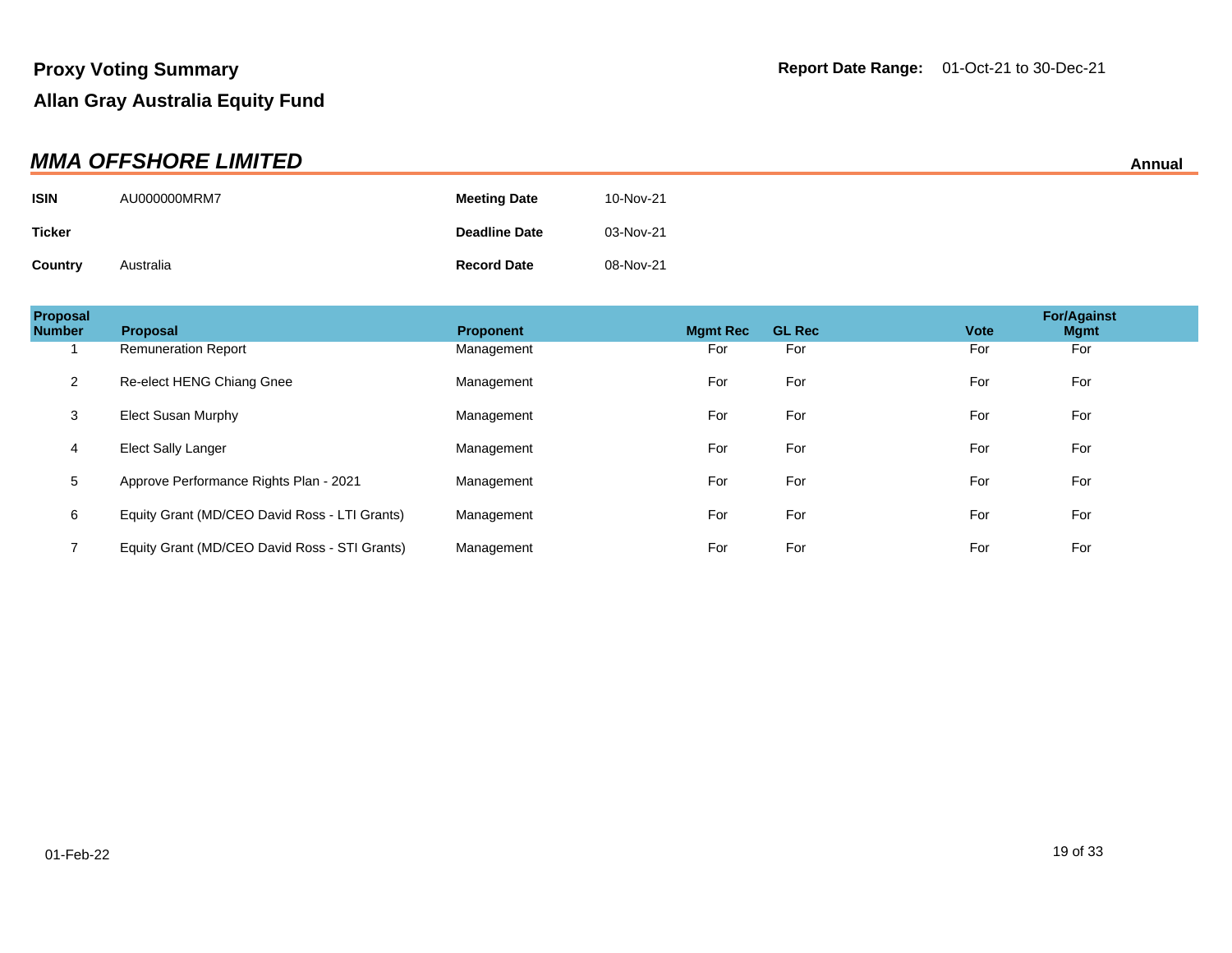| <b>LENDLEASE GROUP</b><br>Annual |              |                      |           |  |
|----------------------------------|--------------|----------------------|-----------|--|
| <b>ISIN</b>                      | AU000000LLC3 | <b>Meeting Date</b>  | 12-Nov-21 |  |
| Ticker                           |              | <b>Deadline Date</b> | 05-Nov-21 |  |
| Country                          | Australia    | <b>Record Date</b>   | 10-Nov-21 |  |

| Proposal<br><b>Number</b> | <b>Proposal</b>                               | <b>Proponent</b> | <b>Mamt Rec</b> | <b>GL Rec</b> | <b>Vote</b> | <b>For/Against</b><br><b>Mgmt</b> |
|---------------------------|-----------------------------------------------|------------------|-----------------|---------------|-------------|-----------------------------------|
| 2.A                       | Re-elect Elizabeth M. Proust                  | Management       | For             | For           | For         | For                               |
| 2.B                       | Re-elect Michael J. Ullmer                    | Management       | For             | For           | For         | For                               |
| 3                         | <b>Remuneration Report</b>                    | Management       | For             | For           | Abstain     | Against                           |
| $\overline{4}$            | Equity Grant (MD/CEO Anthony Lombardo)        | Management       | For             | For           | For         | For                               |
| 5                         | <b>Renew Proportional Takeover Provisions</b> | Management       | For             | For           | For         | For                               |
| 6                         | <b>Board Spill Resolution</b>                 | Management       | Against         | Against       | For         | Against                           |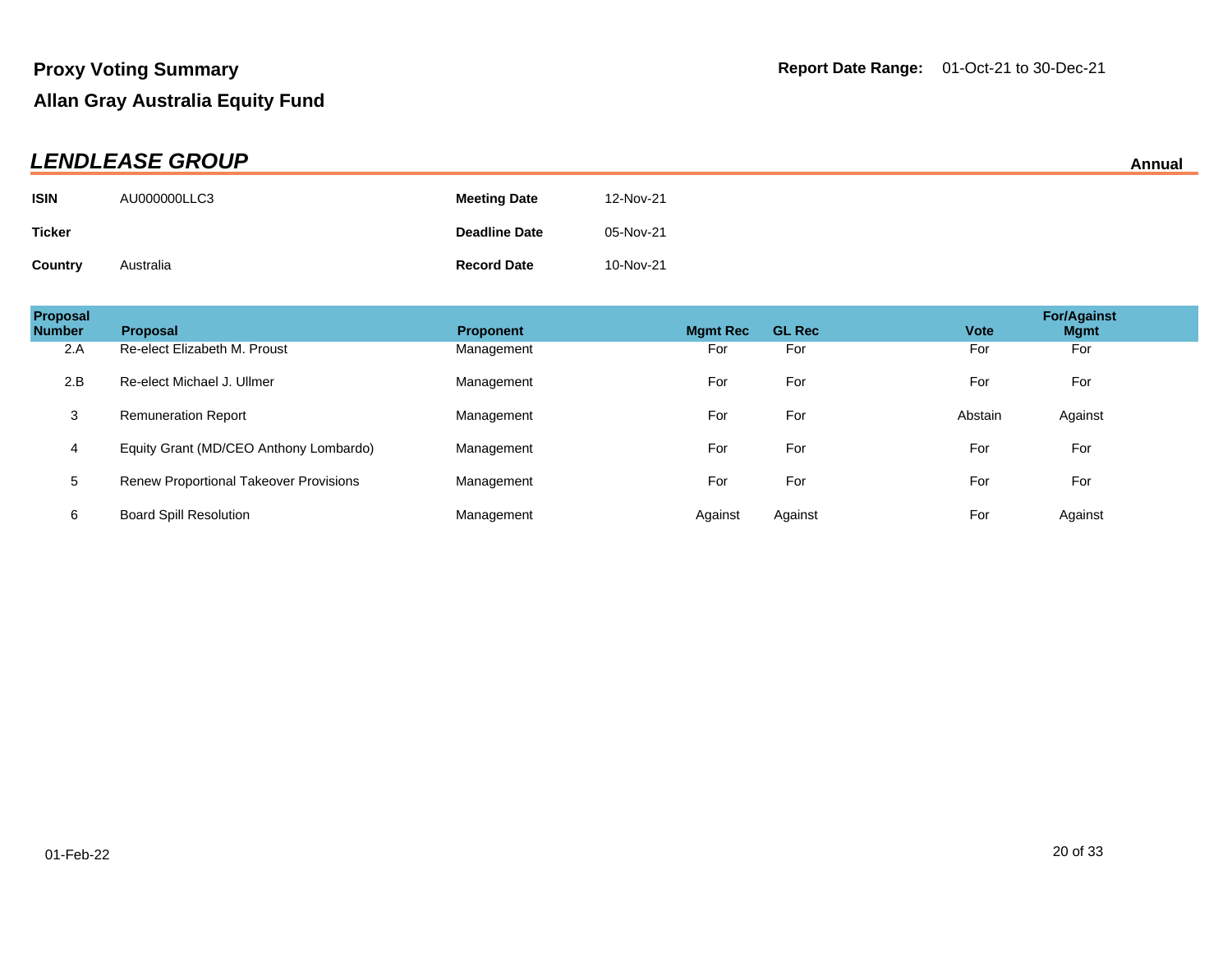|                | <b>PEET LIMITED</b> |                      |           |  |  |
|----------------|---------------------|----------------------|-----------|--|--|
| <b>ISIN</b>    | AU000000PPC5        | <b>Meeting Date</b>  | 16-Nov-21 |  |  |
| <b>Ticker</b>  |                     | <b>Deadline Date</b> | 10-Nov-21 |  |  |
| <b>Country</b> | Australia           | <b>Record Date</b>   | 12-Nov-21 |  |  |

| Proposal<br><b>Number</b> | <b>Proposal</b>                    | <b>Proponent</b> | <b>Mgmt Rec</b> | <b>GL Rec</b> | <b>Vote</b> | <b>For/Against</b><br><b>Mgmt</b> |
|---------------------------|------------------------------------|------------------|-----------------|---------------|-------------|-----------------------------------|
|                           | Re-Elect Robert J. McKinnon        | Management       | For             | For           | For         | For                               |
|                           | Re-Elect Trevor J. Allen           | Management       | For             | For           | For         | For                               |
| 3                         | <b>Remuneration Report</b>         | Management       | For             | For           | For         | For                               |
|                           | Equity Grant (MD/CEO Brendan Gore) | Management       | For             | For           | For         | For                               |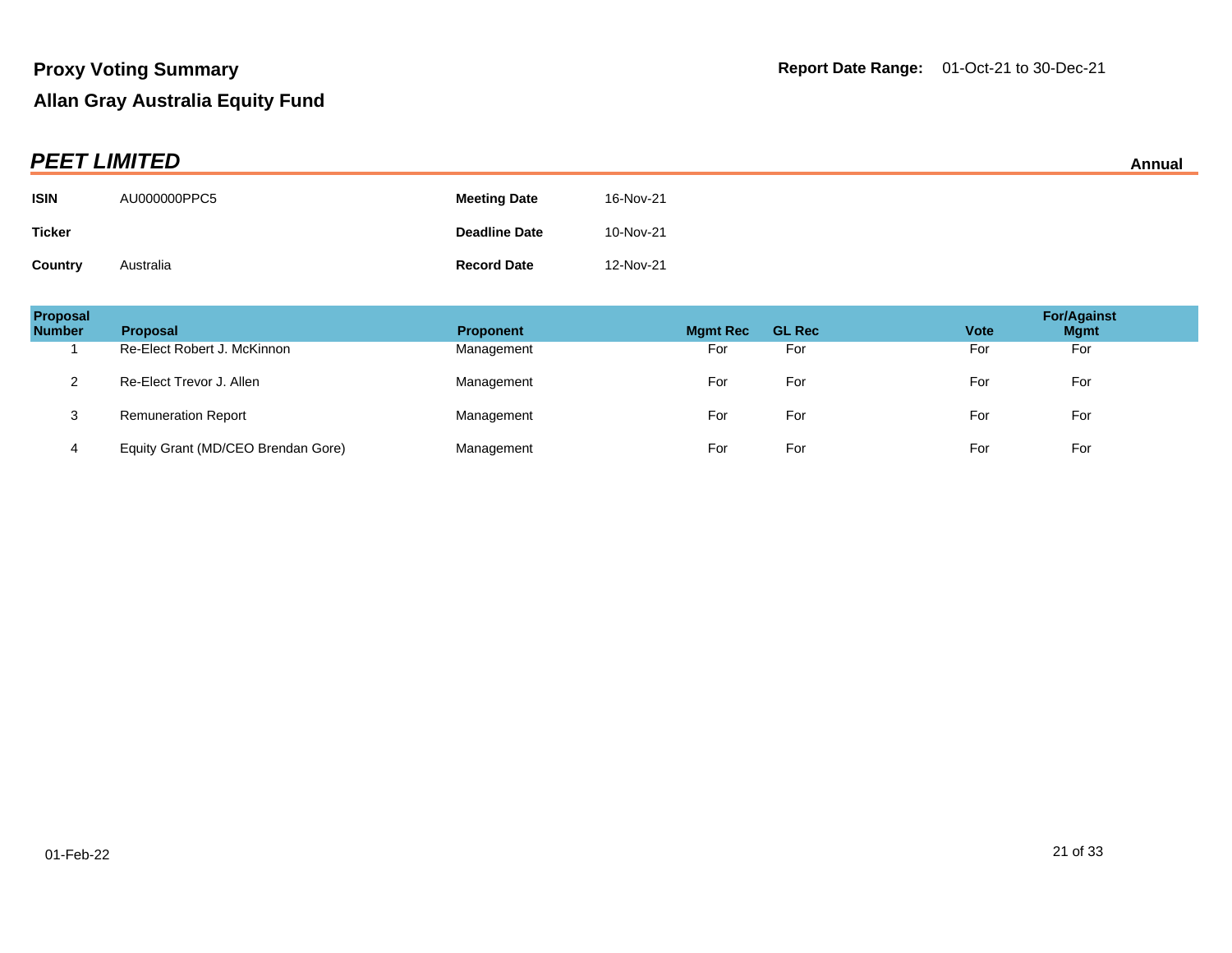| <b>MONASH IVF GROUP LIMITED</b> |              |                      |           |  |
|---------------------------------|--------------|----------------------|-----------|--|
| <b>ISIN</b>                     | AU000000MVF3 | <b>Meeting Date</b>  | 19-Nov-21 |  |
| <b>Ticker</b>                   |              | <b>Deadline Date</b> | 12-Nov-21 |  |
| <b>Country</b>                  | Australia    | <b>Record Date</b>   | 17-Nov-21 |  |

| Proposal<br><b>Number</b> | <b>Proposal</b>                     | <b>Proponent</b> | <b>Mgmt Rec</b> | <b>GL Rec</b> | <b>Vote</b> | <b>For/Against</b><br><b>Mgmt</b> |
|---------------------------|-------------------------------------|------------------|-----------------|---------------|-------------|-----------------------------------|
| $\sim$<br>∠               | <b>Remuneration Report</b>          | Management       | For             | For           | For         | For                               |
| 3.A                       | Re-elect Josef J. Czyzewski         | Management       | For             | For           | For         | For                               |
| 3.B                       | Re-elect Neil J. Broekhuizen        | Management       | For             | For           | For         | For                               |
| 4                         | Equity Grant (MD/CEO Michael Knaap) | Management       | For             | For           | For         | For                               |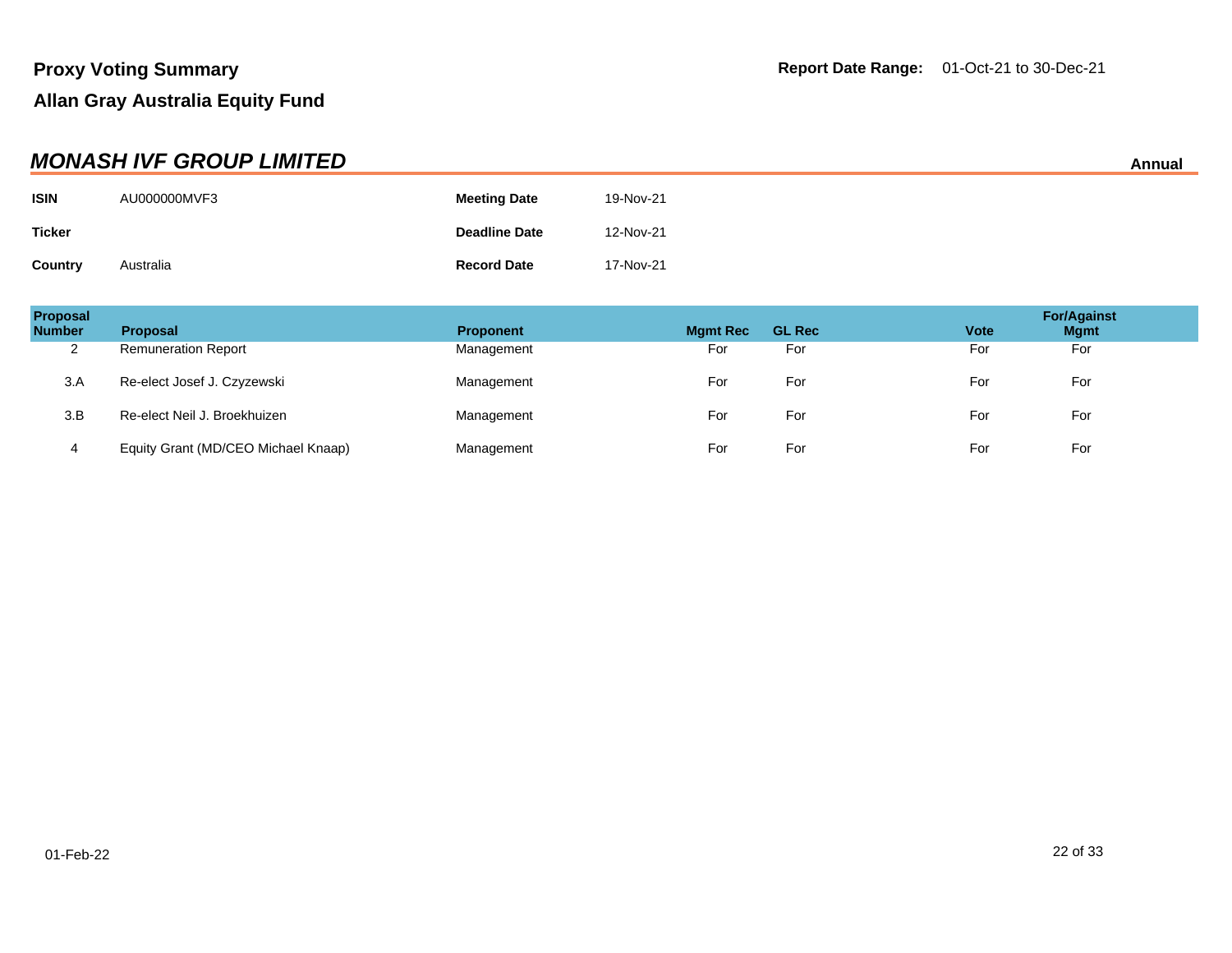| <b>MONADELPHOUS GROUP</b><br>Annual |              |                      |           |  |
|-------------------------------------|--------------|----------------------|-----------|--|
| <b>ISIN</b>                         | AU000000MND5 | <b>Meeting Date</b>  | 23-Nov-21 |  |
| <b>Ticker</b>                       |              | <b>Deadline Date</b> | 17-Nov-21 |  |
| Country                             | Australia    | <b>Record Date</b>   | 19-Nov-21 |  |

| Proposal<br><b>Number</b> | <b>Proposal</b>                   | <b>Proponent</b> | <b>Mgmt Rec</b> | <b>GL Rec</b> | <b>Vote</b> | <b>For/Against</b><br><b>Mgmt</b> |
|---------------------------|-----------------------------------|------------------|-----------------|---------------|-------------|-----------------------------------|
|                           | Re-elect Dietmar R. Voss          | Management       | For             | For           | For         | For                               |
| ົ<br>▵                    | Elect Enrico P. Buratto           | Management       | For             | For           | For         | For                               |
| 3                         | Equity Grant (MD Robert Velletri) | Management       | For             | For           | For         | For                               |
| 4                         | <b>Remuneration Report</b>        | Management       | For             | For           | For         | For                               |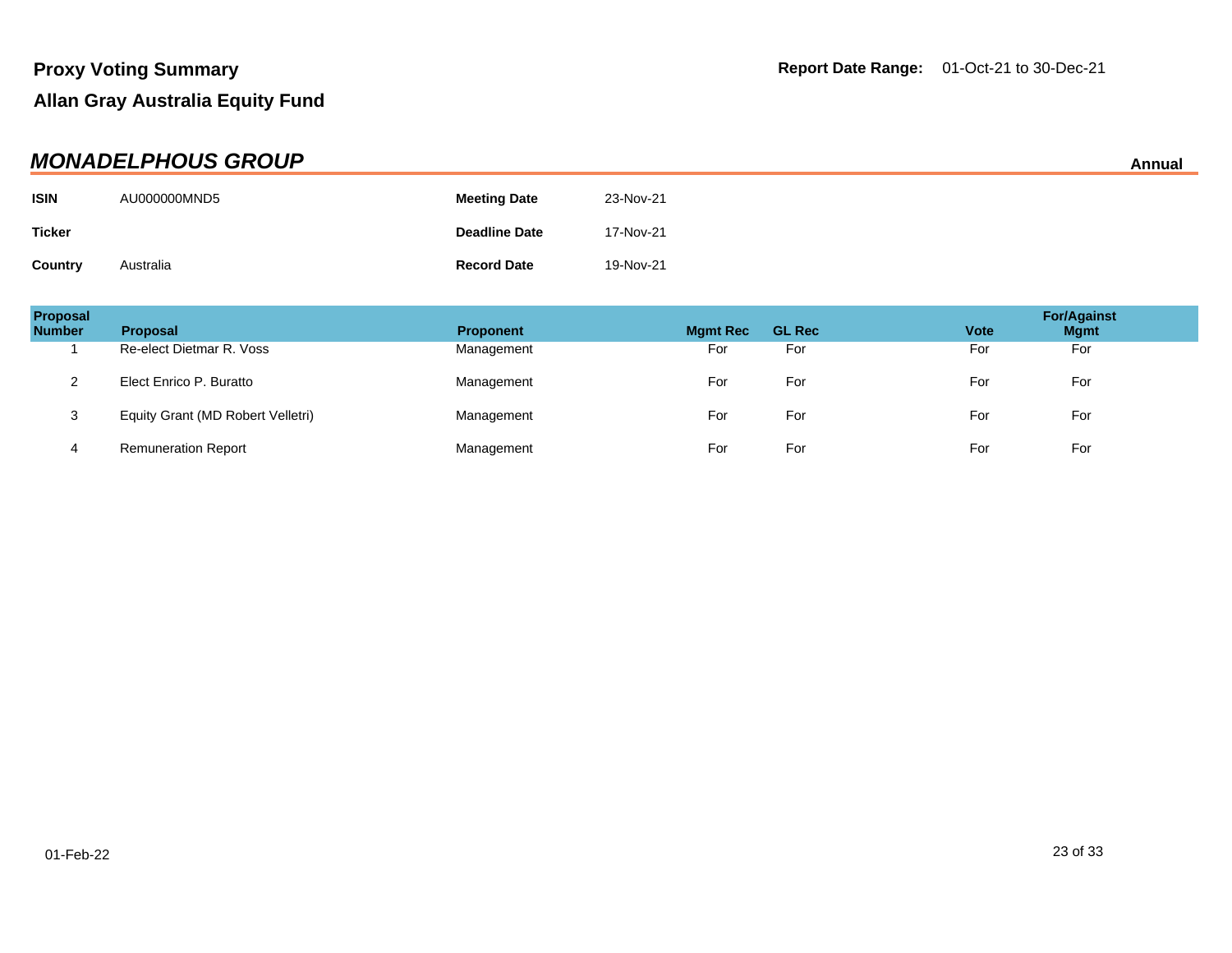| <b>KATHMANDU HOLDINGS LTD</b><br>Annual |              |                      |           |  |
|-----------------------------------------|--------------|----------------------|-----------|--|
| <b>ISIN</b>                             | NZKMDE0001S3 | <b>Meeting Date</b>  | 23-Nov-21 |  |
| <b>Ticker</b>                           |              | <b>Deadline Date</b> | 17-Nov-21 |  |
| Country                                 | New Zealand  | <b>Record Date</b>   | 19-Nov-21 |  |

| Proposal<br><b>Number</b> | <b>Proposal</b>                 | <b>Proponent</b> | <b>Mgmt Rec</b> | <b>GL Rec</b> | <b>Vote</b> | <b>For/Against</b><br><b>Mgmt</b> |
|---------------------------|---------------------------------|------------------|-----------------|---------------|-------------|-----------------------------------|
|                           | <b>Re-elect David Kirk</b>      | Management       | For             | For           | For         | For                               |
| ົ<br>∼                    | Elect Michael Daly              | Management       | For             | For           | For         | For                               |
| 3                         | Elect Abby Foote                | Management       | For             | For           | For         | For                               |
| 4                         | Authority to Set Auditor's Fees | Management       | For             | For           | For         | For                               |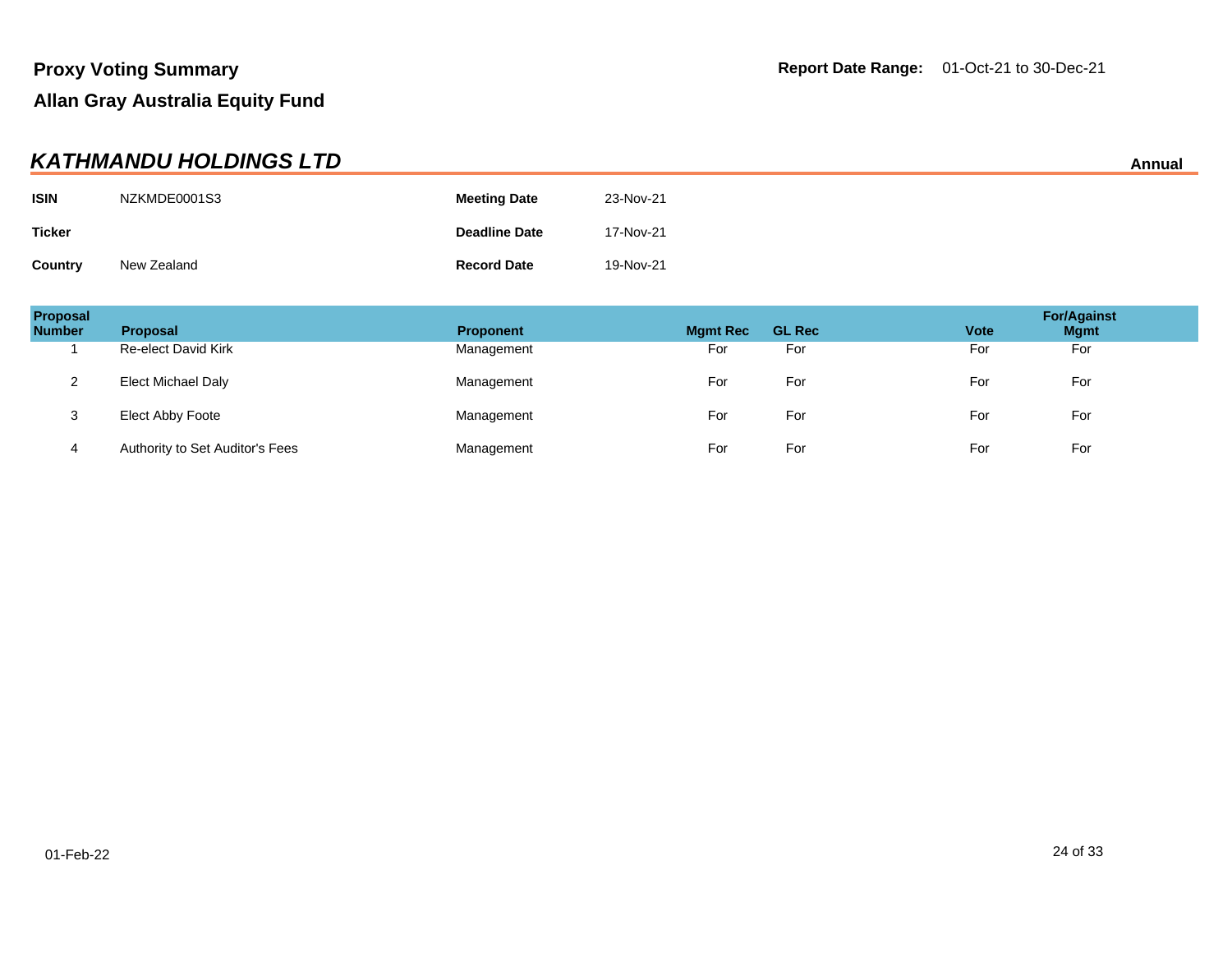| AUSTRALIAN VINTAGE LTD<br>Annual |              |                      |           |  |
|----------------------------------|--------------|----------------------|-----------|--|
| <b>ISIN</b>                      | AU000000AVG6 | <b>Meeting Date</b>  | 24-Nov-21 |  |
| <b>Ticker</b>                    |              | <b>Deadline Date</b> | 17-Nov-21 |  |
| Country                          | Australia    | <b>Record Date</b>   | 22-Nov-21 |  |

| Proposal<br><b>Number</b> | <b>Proposal</b>            | <b>Proponent</b> | <b>Mgmt Rec</b> | <b>GL Rec</b> | <b>Vote</b> | <b>For/Against</b><br><b>Mgmt</b> |
|---------------------------|----------------------------|------------------|-----------------|---------------|-------------|-----------------------------------|
|                           | Re-elect Naseema Sparks    | Management       | For             | For           | For         | For                               |
|                           | Re-elect John D. Davies    | Management       | For             | For           | For         | For                               |
| ູບ                        | <b>Remuneration Report</b> | Management       | For             | For           | For         | For                               |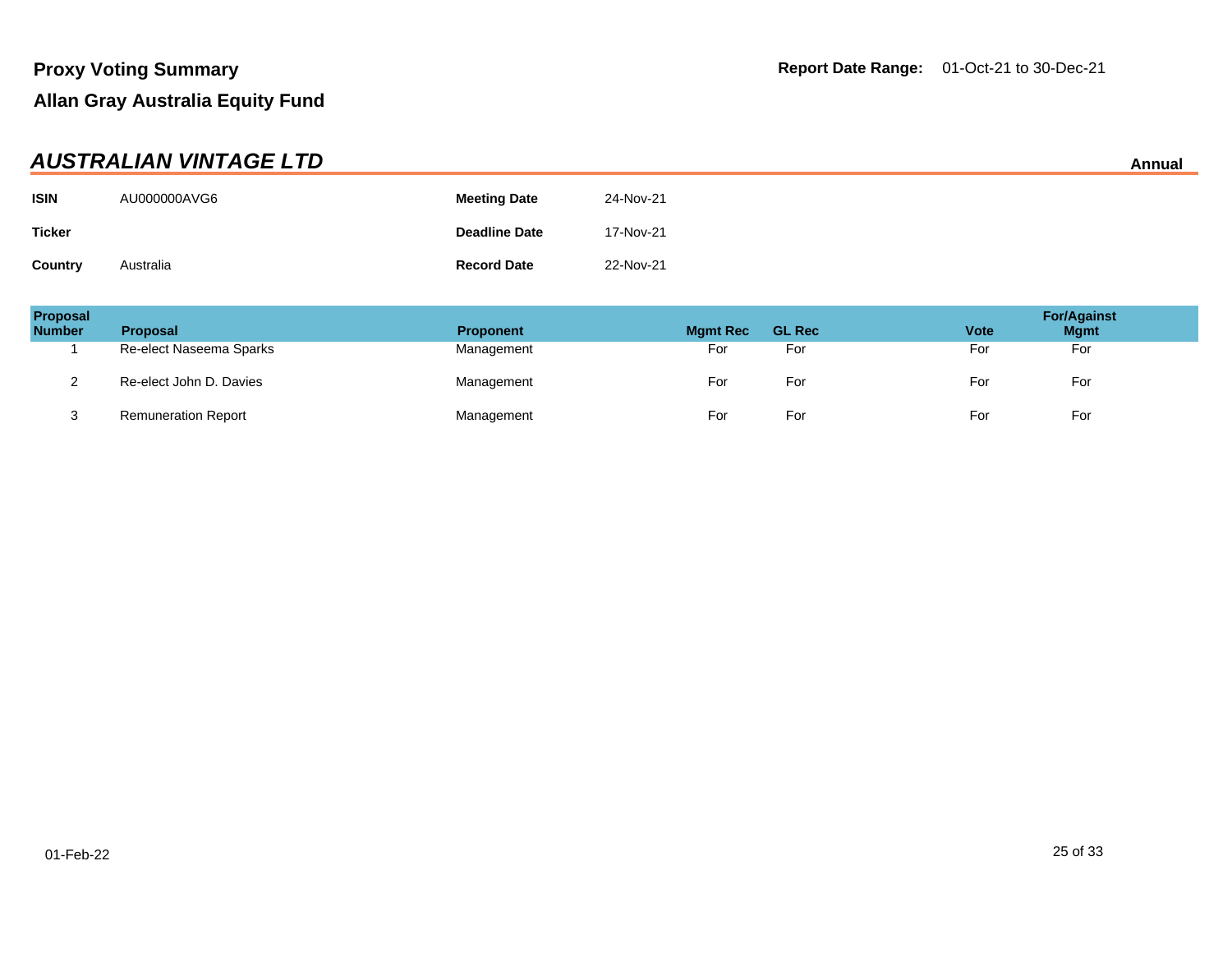| <b>AINSWORTH GAME TECH</b><br>Annual |              |                      |           |  |  |
|--------------------------------------|--------------|----------------------|-----------|--|--|
| <b>ISIN</b>                          | AU000000AGI3 | <b>Meeting Date</b>  | 25-Nov-21 |  |  |
| <b>Ticker</b>                        |              | <b>Deadline Date</b> | 18-Nov-21 |  |  |
| <b>Country</b>                       | Australia    | <b>Record Date</b>   | 23-Nov-21 |  |  |

| <b>Proposal</b><br><b>Number</b> | <b>Proposal</b>            | <b>Proponent</b> | <b>Mamt Rec</b> | <b>GL Rec</b> | <b>Vote</b> | <b>For/Against</b><br><b>Mgmt</b> |
|----------------------------------|----------------------------|------------------|-----------------|---------------|-------------|-----------------------------------|
|                                  | Re-elect Colin J. Henson   | Management       | ⊦or             | ⊦or           | For         | For                               |
|                                  | <b>Remuneration Report</b> | Management       | -or             | -or           | For         | For                               |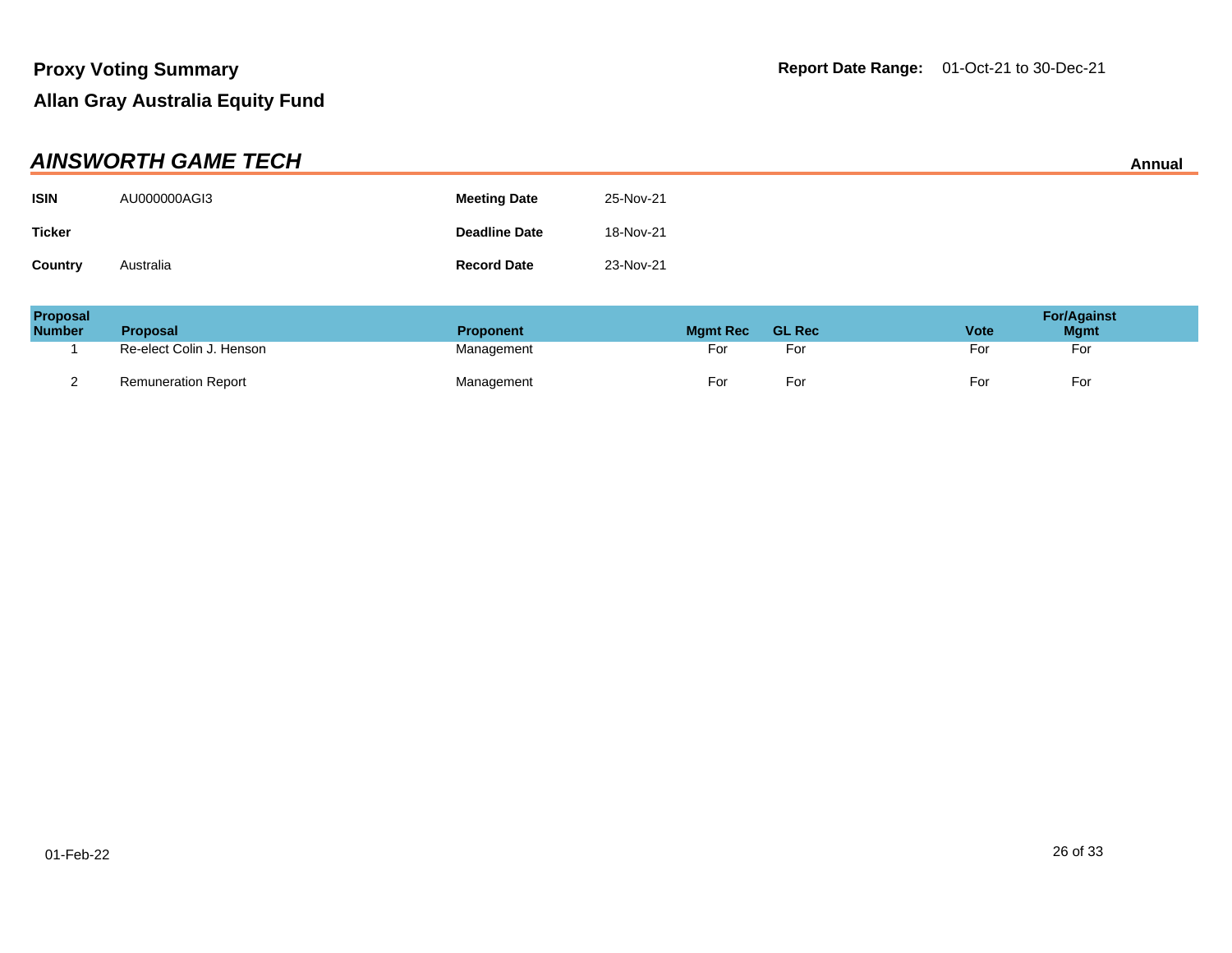|               | STARPHARMA HOLDINGS LTD. |                      |           | Annual |
|---------------|--------------------------|----------------------|-----------|--------|
| <b>ISIN</b>   | AU000000SPL0             | <b>Meeting Date</b>  | 30-Nov-21 |        |
| <b>Ticker</b> |                          | <b>Deadline Date</b> | 24-Nov-21 |        |
| Country       | Australia                | <b>Record Date</b>   | 26-Nov-21 |        |

| Proposal<br><b>Number</b> | <b>Proposal</b>                       | <b>Proponent</b> | <b>Mgmt Rec</b> | <b>GL Rec</b> | <b>Vote</b> | <b>For/Against</b><br><b>Mgmt</b> |
|---------------------------|---------------------------------------|------------------|-----------------|---------------|-------------|-----------------------------------|
|                           | <b>Remuneration Report</b>            | Management       | For             | For           | For         | For                               |
| ∼                         | Elect Lynda Cheng                     | Management       | For             | For           | For         | For                               |
| ు                         | Equity Grant (MD/CEO Jacinth Fairley) | Management       | For             | For           | For         | For                               |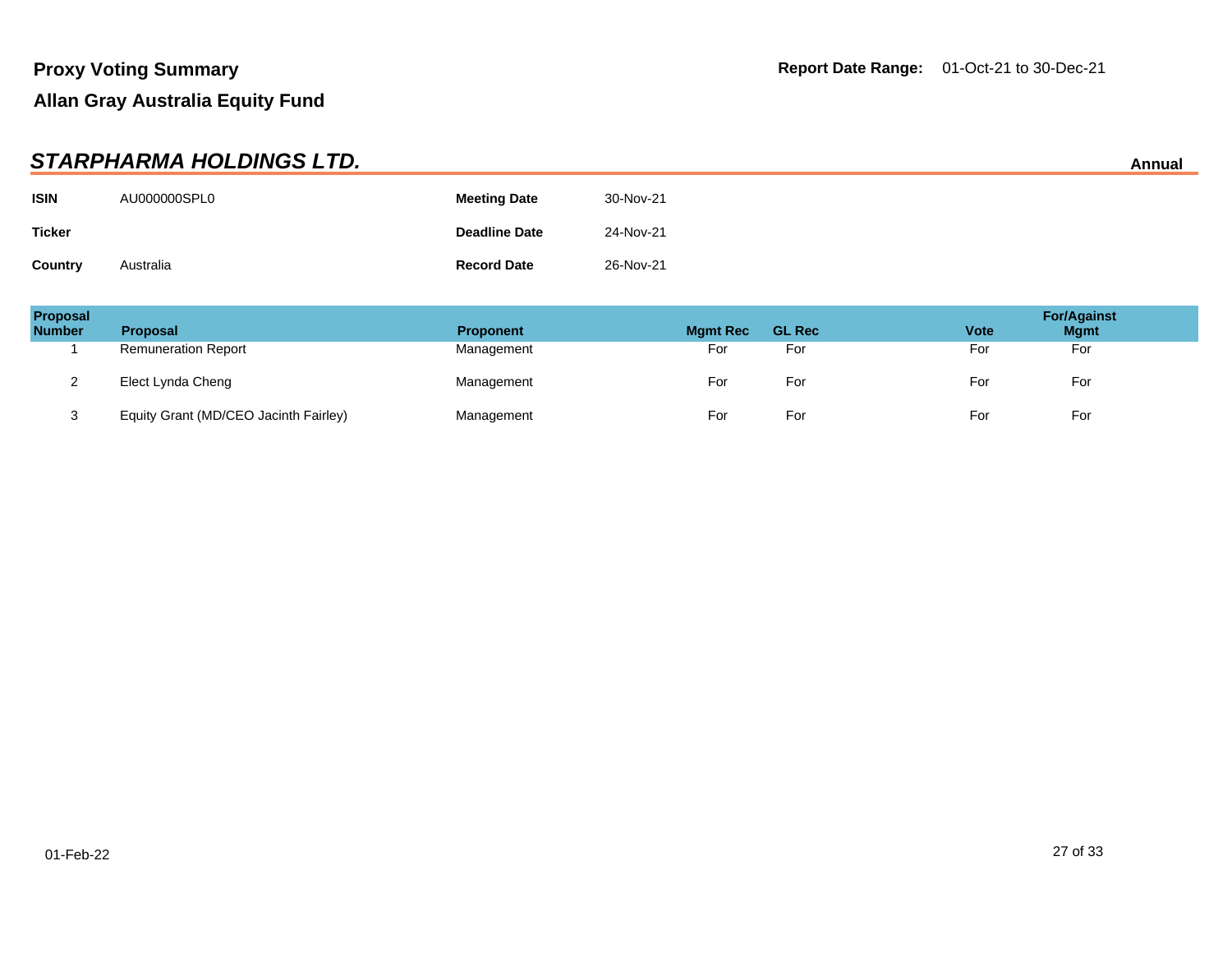| <b>OIL SEARCH LTD</b> |                  |                      |           | <b>Special</b> |
|-----------------------|------------------|----------------------|-----------|----------------|
| <b>ISIN</b>           | PG0008579883     | <b>Meeting Date</b>  | 07-Dec-21 |                |
| <b>Ticker</b>         |                  | <b>Deadline Date</b> | 01-Dec-21 |                |
| <b>Country</b>        | Papua New Guinea | <b>Record Date</b>   | 03-Dec-21 |                |

| <b>Proposal</b> |                                |                  |                 |               | <b>For/Against</b>         |
|-----------------|--------------------------------|------------------|-----------------|---------------|----------------------------|
| <b>Number</b>   | <b>Proposal</b>                | <b>Proponent</b> | <b>Mamt Rec</b> | <b>GL Rec</b> | <b>Vote</b><br><b>Mgmt</b> |
|                 | Scheme of Arrangement (Merger) | Management       | וש              |               | Against<br>Against         |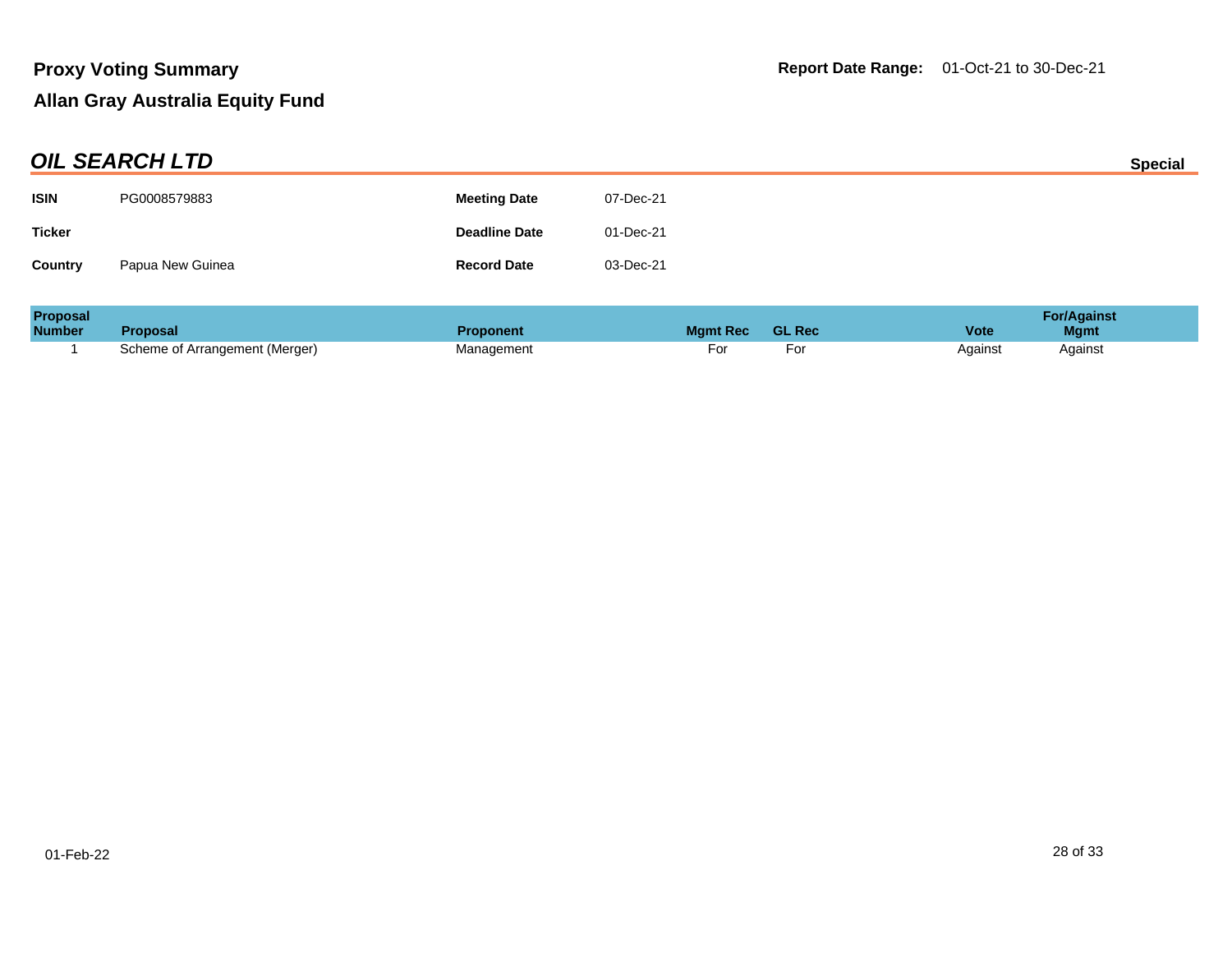| <b>WESTPAC BANKING CORP</b><br>Annual |              |                      |           |  |
|---------------------------------------|--------------|----------------------|-----------|--|
| <b>ISIN</b>                           | AU000000WBC1 | <b>Meeting Date</b>  | 15-Dec-21 |  |
| <b>Ticker</b>                         |              | <b>Deadline Date</b> | 08-Dec-21 |  |
| Country                               | Australia    | <b>Record Date</b>   | 13-Dec-21 |  |

| Proposal<br><b>Number</b> | <b>Proposal</b>                                                                 | <b>Proponent</b> | <b>Mamt Rec</b> | <b>GL Rec</b> | <b>Vote</b> | <b>For/Against</b><br><b>Mgmt</b> |  |
|---------------------------|---------------------------------------------------------------------------------|------------------|-----------------|---------------|-------------|-----------------------------------|--|
| 2                         | <b>REMUNERATION REPORT</b>                                                      | Management       | For             | For           | Against     | Against                           |  |
| 3                         | Equity Grant (MD/CEO Peter King)                                                | Management       | For             | For           | For         | For                               |  |
| 4.A                       | Re-elect Nerida F. Caesar                                                       | Management       | For             | For           | For         | For                               |  |
| 4.B                       | Re-elect Margaret (Margie) L. Seale                                             | Management       | For             | For           | For         | For                               |  |
| 4.C                       | Elect Nora L. Scheinkestel                                                      | Management       | For             | For           | For         | For                               |  |
| 4.D                       | Elect Audette E. Exel                                                           | Management       | For             | For           | For         | For                               |  |
| 5                         | Amendments to Constitution                                                      | Management       | For             | For           | For         | For                               |  |
| 6.A                       | Shareholder Proposal Regarding Facilitating Nonbinding Shareholder<br>Proposals |                  | Against         | Against       | Against     | For                               |  |
| 6.B                       | Shareholder Proposal Regarding Fossil Fuel Exposure                             | Shareholder      | Against         | Against       | Against     | For                               |  |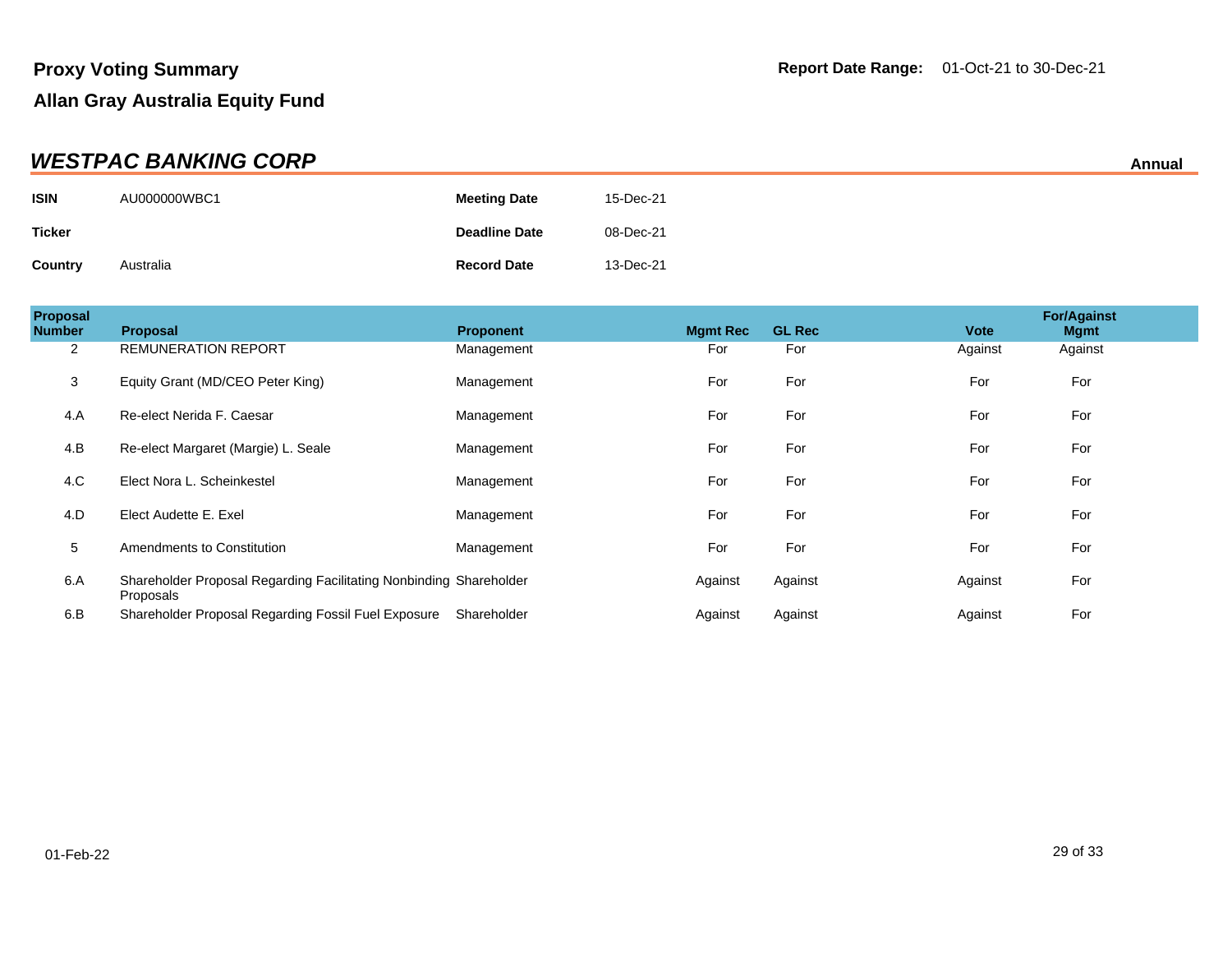#### **AUSTRALIA & NEW ZEALAND BANKING GROUP LTD. Annual**

| <b>ISIN</b>   | AU000000ANZ3 | <b>Meeting Date</b>  | 16-Dec-21 |
|---------------|--------------|----------------------|-----------|
| <b>Ticker</b> |              | <b>Deadline Date</b> | 09-Dec-21 |
| Country       | Australia    | <b>Record Date</b>   | 14-Dec-21 |

| Proposal<br><b>Number</b> | <b>Proposal</b>                                                                 | <b>Proponent</b> | <b>Mgmt Rec</b> | <b>GL Rec</b> | <b>Vote</b> | <b>For/Against</b><br><b>Mgmt</b> |  |
|---------------------------|---------------------------------------------------------------------------------|------------------|-----------------|---------------|-------------|-----------------------------------|--|
| 2.A                       | Elect Christine E. O'Reilly                                                     | Management       | For             | For           | For         | For                               |  |
| 2.B                       | Re-elect John Key                                                               | Management       | For             | For           | For         | For                               |  |
| 3                         | <b>Remuneration Report</b>                                                      | Management       | For             | For           | Against     | Against                           |  |
| 4                         | Equity Grant (MD/CEO Shayne Elliott)                                            | Management       | For             | For           | For         | For                               |  |
| 5                         | Shareholder Proposal Regarding Facilitating Nonbinding Shareholder<br>Proposals |                  | Against         | Against       | Against     | For                               |  |
| 6                         | Shareholder Proposal Regarding Fossil Fuel Exposure                             | Shareholder      | Against         | Against       | Against     | For                               |  |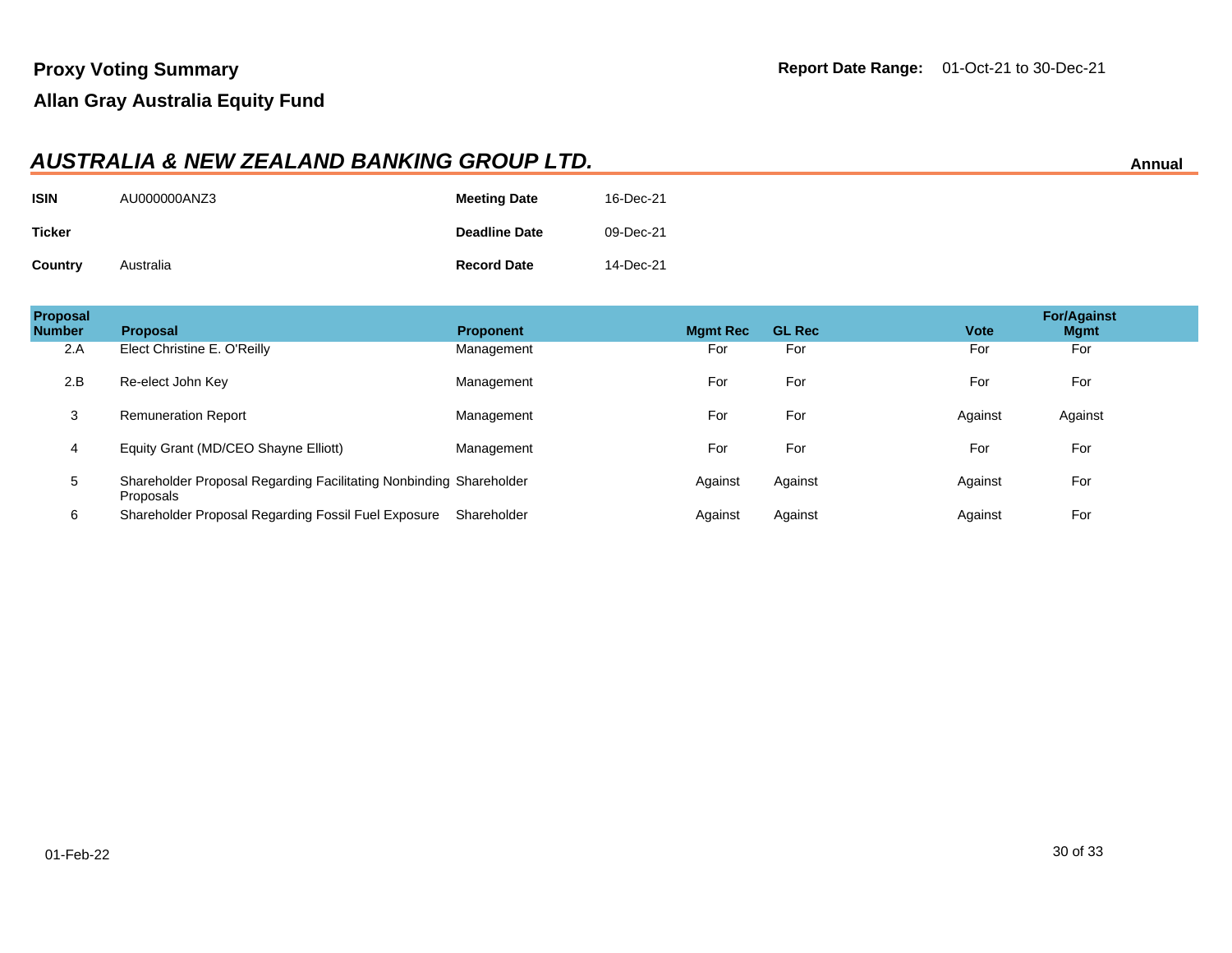|                | NATIONAL AUSTRALIA BANK LIMITED |                      |           | Annual |
|----------------|---------------------------------|----------------------|-----------|--------|
| <b>ISIN</b>    | AU000000NAB4                    | <b>Meeting Date</b>  | 17-Dec-21 |        |
| <b>Ticker</b>  |                                 | <b>Deadline Date</b> | 10-Dec-21 |        |
| <b>Country</b> | Australia                       | <b>Record Date</b>   | 15-Dec-21 |        |

| <b>Proposal</b><br><b>Number</b> | <b>Proposal</b>                                                                 | <b>Proponent</b> | <b>Mgmt Rec</b> | <b>GL Rec</b> | <b>Vote</b> | <b>For/Against</b><br><b>Mgmt</b> |
|----------------------------------|---------------------------------------------------------------------------------|------------------|-----------------|---------------|-------------|-----------------------------------|
| 2                                | Re-elect Anne J. Loveridge                                                      | Management       | For             | For           | For         | For                               |
| 3                                | <b>REMUNERATION REPORT</b>                                                      | Management       | For             | For           | Against     | Against                           |
| 4.A                              | Equity Grant - Deferred Rights (AVR)                                            | Management       | For             | For           | For         | For                               |
| 4.B                              | Equity Grant - Performance Rights (LTVR)                                        | Management       | For             | For           | For         | For                               |
| 5.A                              | Shareholder Proposal Regarding Facilitating Nonbinding Shareholder<br>Proposals |                  | Against         | Against       | Against     | For                               |
| 5.B                              | Shareholder Proposal Regarding Fossil Fuel Exposure                             | Shareholder      | Against         | Against       | Against     | For                               |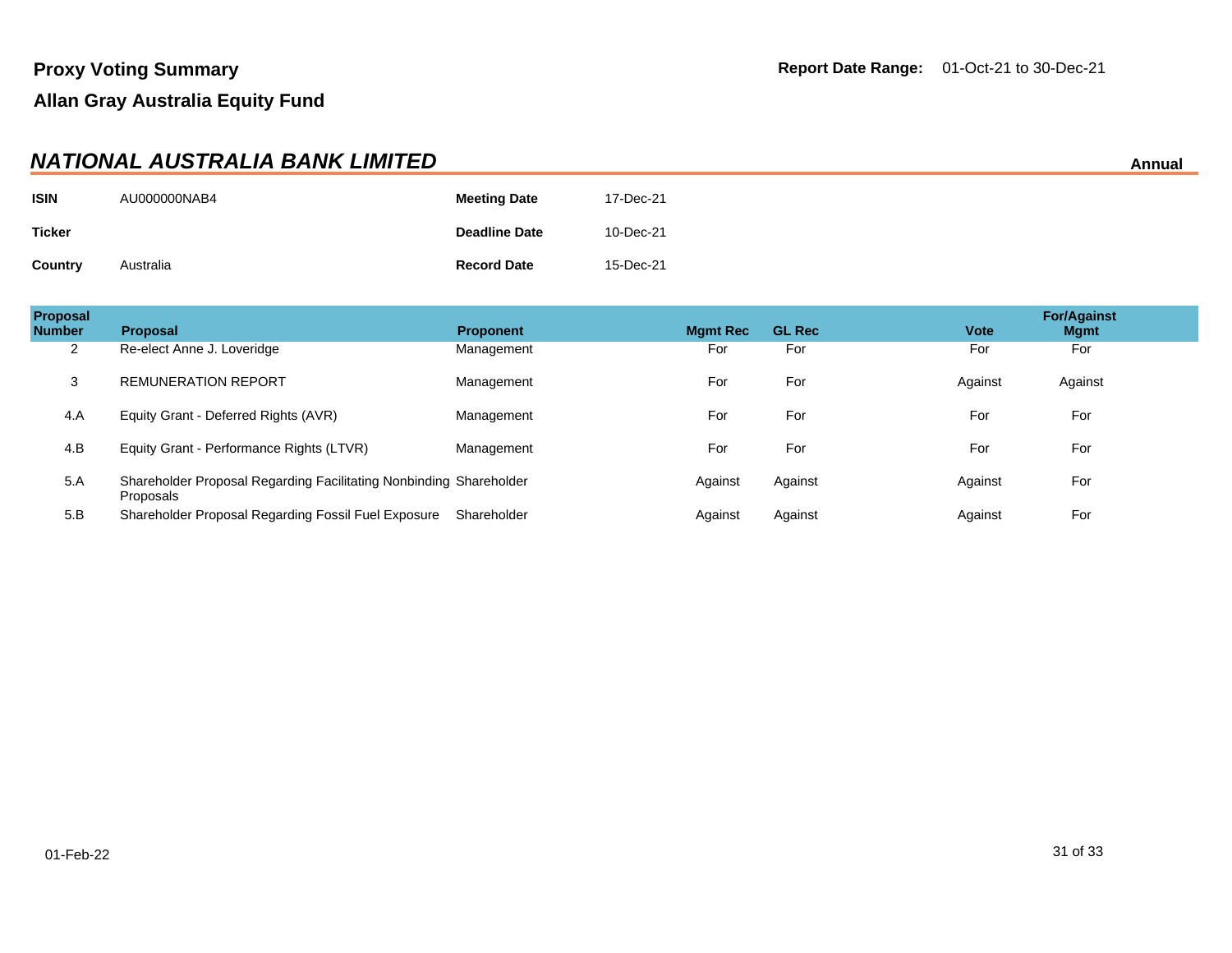| <b>NUFARM LIMITED</b> |              |                      |           |  |
|-----------------------|--------------|----------------------|-----------|--|
| <b>ISIN</b>           | AU000000NUF3 | <b>Meeting Date</b>  | 17-Dec-21 |  |
| <b>Ticker</b>         |              | <b>Deadline Date</b> | 10-Dec-21 |  |
| Country               | Australia    | <b>Record Date</b>   | 15-Dec-21 |  |

| Proposal<br><b>Number</b> | Proposal                        | <b>Proponent</b> | <b>Mgmt Rec</b> | <b>GL Rec</b> | <b>Vote</b> | <b>For/Against</b><br><b>Mgmt</b> |
|---------------------------|---------------------------------|------------------|-----------------|---------------|-------------|-----------------------------------|
| ◠<br><u>_</u>             | <b>REMUNERATION REPORT</b>      | Management       | For             | For           | For         | For                               |
| - 12                      | <b>Elect David Jones</b>        | Management       | For             | For           | For         | For                               |
| 4                         | Equity Grant (MD/CEO Greg Hunt) | Management       | For             | For           | For         | For                               |